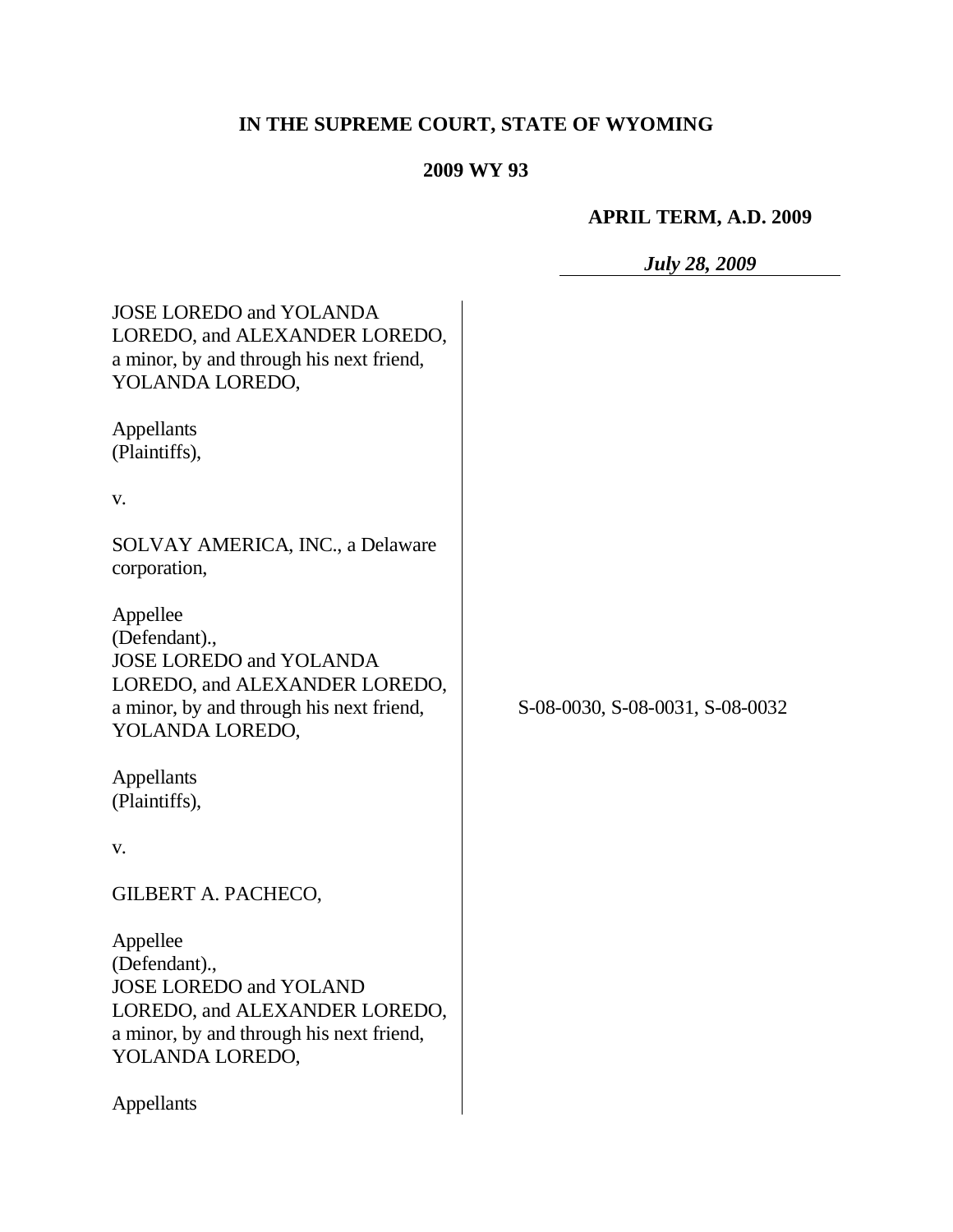(Plaintiffs),

v.

JOY TECHNOLOGIES, INC., a Delaware corporation,

Appellee (Defendant).

## *Appeal from the District Court of Sweetwater County The Honorable Jere A. Ryckman, Judge*

## *Representing Appellants:*

P. Richard Meyer and Pamela T. Harvey, of Meyer & Williams, P.C.; and Heather Noble; Jackson, Wyoming. Argument by Mr. Meyer.

### *Representing Appellees:*

Joe M. Tieg, Paula A. Fleck, and Susan L. Lyndrup of Holland & Hart, LLP, Jackson, Wyoming, for Appellees Solvay America, Inc. and Gilbert Pacheco; and Richard A. Mincer, Richard G. Schneebeck, and Lindsay A. Woznick of Hirst Applegate, P.C., Cheyenne, Wyoming, for Appellee Joy Technologies, Inc. Argument by Messrs. Tieg and Mincer.

*Before VOIGT, C.J., and GOLDEN, HILL, KITE, and BURKE, JJ.*

**NOTICE: This opinion is subject to formal revision before publication in Pacific Reporter Third. Readers are requested to notify the Clerk of the Supreme Court, Supreme Court Building, Cheyenne, Wyoming 82002, of any typographical or other formal errors so that correction may be made before final publication in the permanent volume.**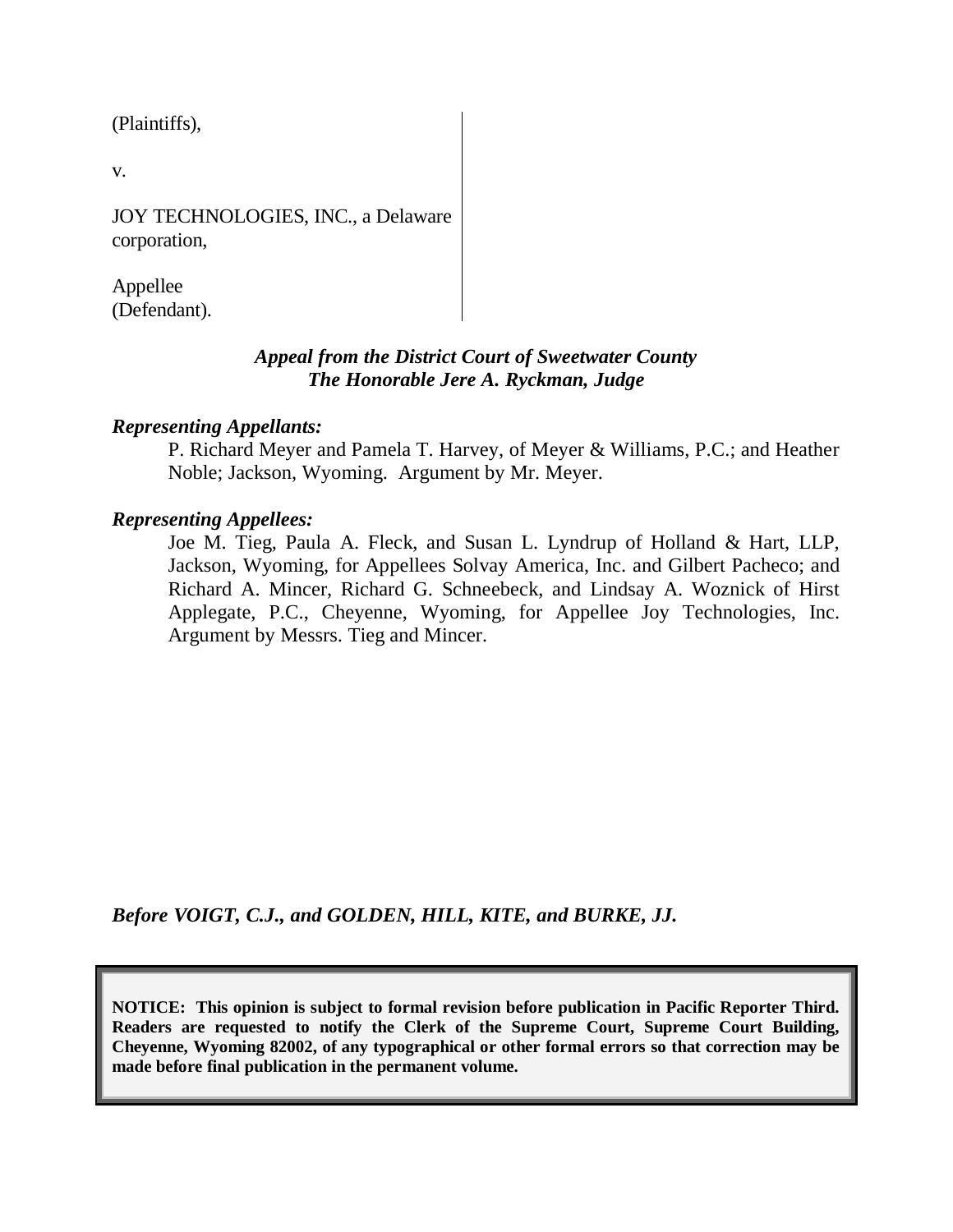## **HILL,** Justice.

[¶1] In this appeal, we are called upon to consider three interrelated aspects of this case. All three matters arise out of the same set of factual circumstances which, in brief, are that Jose Loredo was seriously injured on August 14, 2002, when tons of rock fell on him in a Sweetwater County trona mine. At the time of the incident, Loredo was operating a roof bolting machine manufactured by Joy Technologies, Inc. Such a machine is used to secure the roof/top of the mine so that miners would not be subjected to potential injury from falling rock as the mine shaft work-areas progressed. During his work effort, the roof of the mine did collapse in the area in which he was operating (an area where the mine roof had not yet been bolted), and Loredo was rendered a quadriplegic by the injuries he suffered.

[¶2] In Case No. S-08-0030, Appellants, Jose Loredo, Yolanda Loredo (wife of Jose) and Alexander Loredo (Jose"s minor child) (collectively, Loredo), seek review of an order of the district court that granted summary judgment dismissing Loredo"s claims against Solvay America, Inc. (Solvay America), the parent company of Jose Loredo"s immediate employer, Solvay Chemicals, Inc. (Solvay Chemicals).<sup>1</sup> The essence of Loredo's claim against Solvay America was that it exercised such a significant degree of control over safety at its subsidiary, Solvay Chemicals, as to be responsible for the lack of adequate safety in the trona mine.

[¶3] In Case No. S-08-0031, Loredo seeks review of an order of the district court which granted summary judgment to his co-employee/supervisor, Gilbert Pacheco (Pacheco). Loredo contended that Pacheco"s supervision (or lack thereof) of safety at the work site just prior to the accident was willful, wanton and reckless (intentional) and ultimately led to Loredo"s disabling injuries.

[¶4] In Case No. S-08-0032, Loredo seeks review of an order of the district court granting summary judgment in favor of Joy Technologies, Inc. (Joy Technologies), the manufacturer of the piece of equipment that Loredo was using at the time of his injuries. Loredo raised claims of product liability and negligent design against Joy Technologies. These claims focused on the failure of Joy Technologies to equip the roof bolter with a protective canopy so as to eliminate or reduce the possibility of serious injury from falling rock, such as that which occurred in this case.

[¶5] We will affirm.

 $\overline{a}$ 

## **ISSUES**

<sup>1</sup> Solvay Chemicals was, of course, immune from suit under Wyo. Stat. Ann. §§ 27-14-101 and 27- 14-404 (LexisNexis 2009).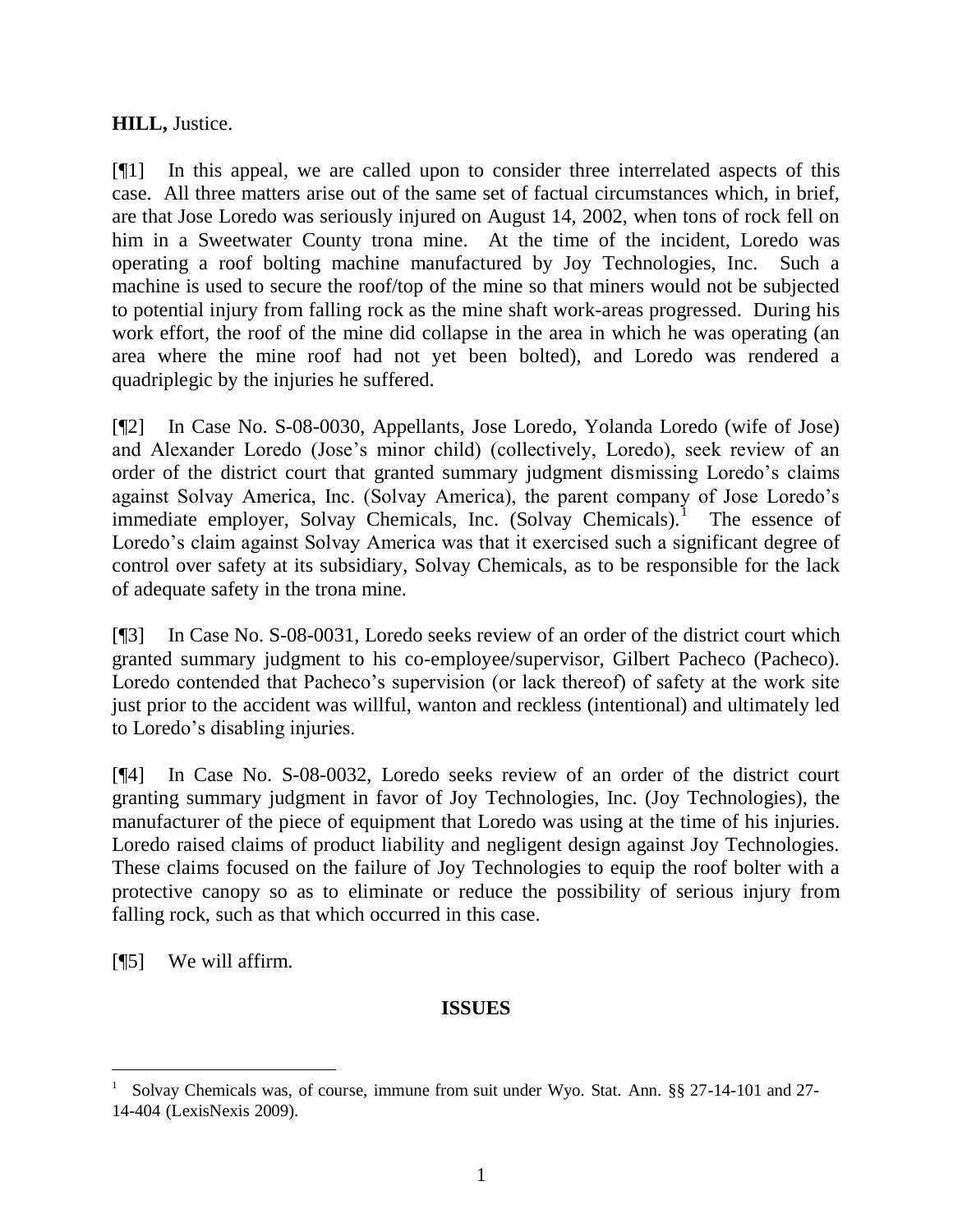[¶6] In Case No. S-08-0030, Loredo articulates this issue:

Did the district court err in granting summary judgment dismissing [Loredo"s] personal injury and loss of consortium claims against Solvay America, Inc., the parent company of … Loredo"s employer?

Solvay America responds thus:

Did Solvay America exercise sufficient control over the roof bolting operations of Solvay Chemicals such that it assumed a legal duty of care towards…Loredo, an employee of Solvay Chemicals?

In his reply brief, Loredo asserts that Solvay America broached these additional issues in its brief:

> 1. Does a genuine issue of material fact exist as to whether Solvay America, Inc. exercised sufficient control over relevant safety issues at the mine operated by its corporate subsidiary, Solvay Chemicals, Inc. so that summary judgment for Solvay America must be denied?

> 2. Does W.R.E. 407 bar considering evidence of Solvay America"s involvement in subsequent remedial measures such as the purchase of new roof bolting machines equipped with canopies to show Solvay America's control over such decisions?

> 3. Should this Court reach the issue of whether [Loredo"s] expert's opinion is admissible when the district court did not rule on this issue, and the issue is not necessary in reviewing the district court's grant of summary judgment?

In Case No. S-08-0031, Loredo raises this issue:

Whether the district [court] erred in granting summary judgment dismissing Loredo"s claim against his co-employee supervisor, Gilbert Pacheco.

Pacheco restates the issue like this: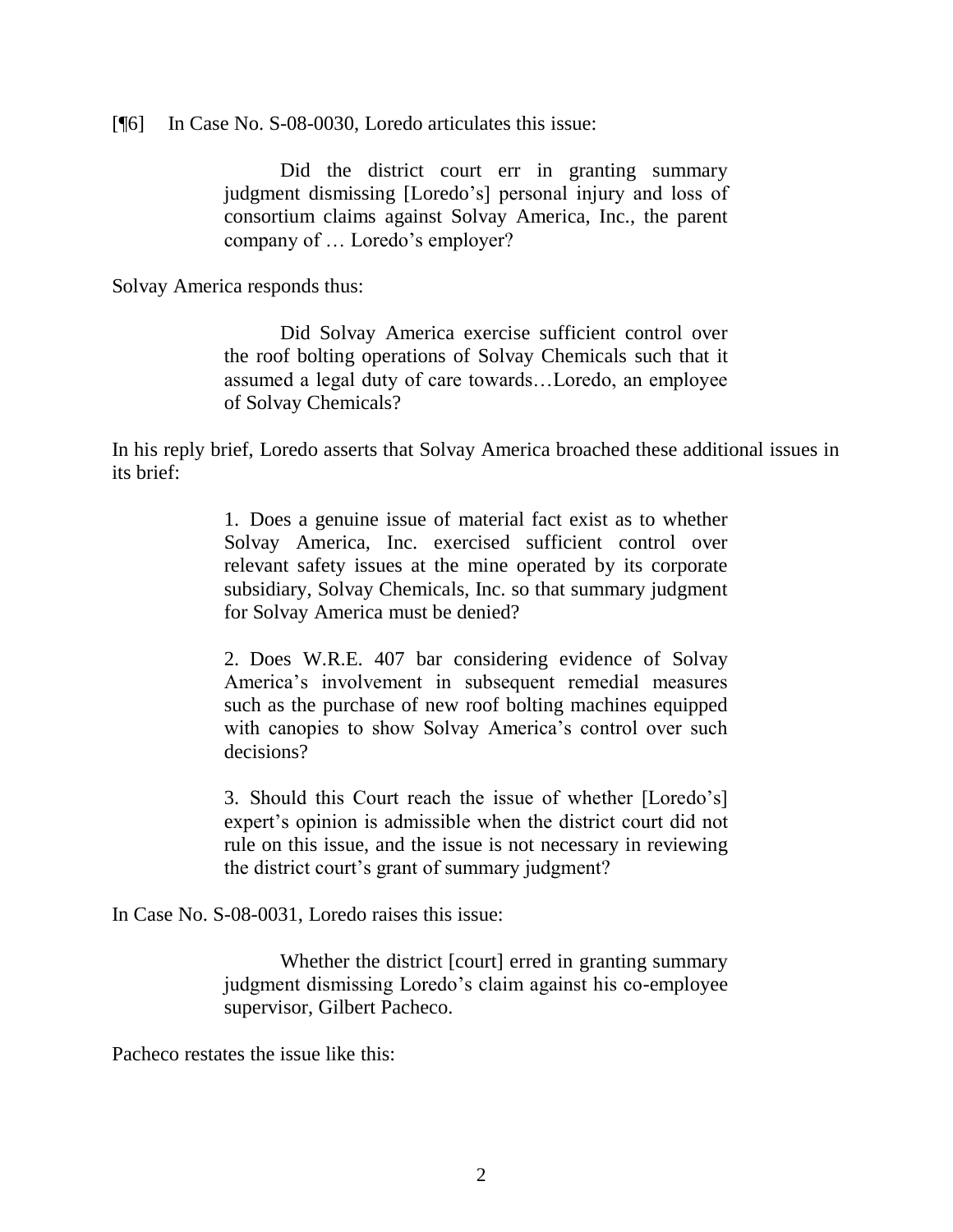Did the district court correctly hold that [Loredo] failed to raise a genuine issue of material fact as to whether Pacheco intentionally or willfully and wantonly acted to cause Loredo harm or injury?

In his reply brief, Loredo asserts that Pacheco broached these additional issues in his brief:

> 1. Should this Court disregard much of the evidence in [Pacheco"s] Brief as improper under the standard of review applicable when reviewing a grant of summary judgment?

> 2. How does this Court"s recent decision in *Hannifan v. American National Bank of Cheyenne*, 2008 WY 65, 185 P.3d 679 (Wyo. 2008) impact this case?

> 3. Is a co-employee defendant"s violation of company policy, or the co-employee"s absence from the scene prior to the accident, relevant in determining whether that co-employee acted in reckless disregard of the consequences?

> 4. Under all the circumstances of this case, including that [Loredo's] co-employee supervisor knew that [Loredo] was not protected from rock fall by any canopy, knew that [Loredo] was operating his roof bolting machine in an area of the mine with unstable roof conditions, and knew that [Loredo] was having difficulties with the steering mechanism of his machine, but the supervisor failed to take any action, does a genuine issue of material fact exist as to whether [Pacheco] acted with willful and wanton misconduct, as that term is interpreted by Wyoming law?

In Case No. S-08-0032, Loredo raises these issues:

1. When Loredo was severely injured in an underground trona mine by rock falling from the roof while [he] was operating a roof bolting machine designed and sold by Joy Technologies, Inc. that lacked a canopy to protect the operator from falling rocks, did the district court err in granting summary judgment dismissing [Loredo"s] product liability and negligent design claims against Joy on the basis that [Loredo] was not injured by Joy"s product?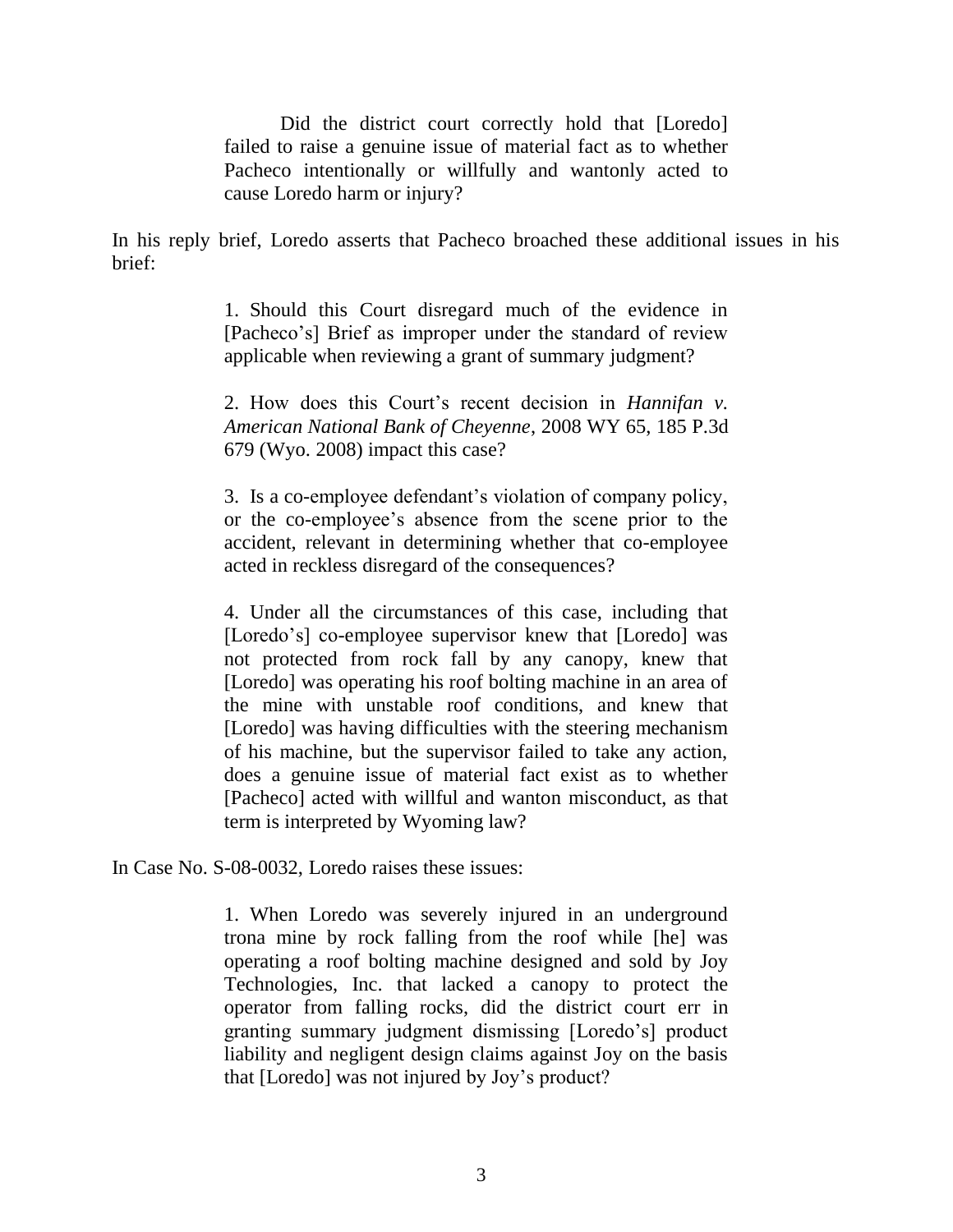2. On the record in this case, could the district court have granted [Joy Technologies] summary judgment on the ground that the roof bolting machine was not unreasonably dangerous?

3. On the record in this case, was a genuine issue of material fact presented as to whether the risk posed by [Joy Technologies"] roof bolting machine was open and obvious?

4. Was [Joy Technologies] under a non-delegable duty to install safety features such as a canopy to protect miners from falling rock on its roof bolting machine?

Joy Technologies, Inc. responds with this terse capsule of the issues:

Is summary judgment in a products liability case appropriate where the disputed facts show the product is not unreasonably dangerous?

## **FACTS AND PROCEEDINGS**

## **General Overview**

[¶7] The instant proceedings were initiated in the district court on October 17, 2005. Loredo was employed by Solvay Chemicals. Solvay America is the parent corporation of Solvay Chemicals, Inc. As articulated by Solvay America"s Chief Financial Officer:

> Solvay America is a holding company that does not engage in business in its own name. Instead, [it] administers, on behalf of its subsidiaries, certain company-wide functions, including benefits plans, national contracts, travel, use of the Solvay corporate logos, taxation, treasury, insurance, auditing, and health, safety and environmental reviews for manufacturing plants and other facilities. [Id.]

[¶8] On the day of his injuries, August 14, 2002, Loredo was operating a "bolting machine," as he had done for many years. The bolting machine was manufactured by Joy Technologies. A roof bolter is a piece of mobile equipment used to install bolts in an underground mine to secure the roof of the mine and prevent collapse after ore is extracted by the mining process. On August 9, 2002, the machine Loredo was using on the day of his injury had undergone repairs. The bolting machine did not have a protective canopy to guard its users from falling rock and debris.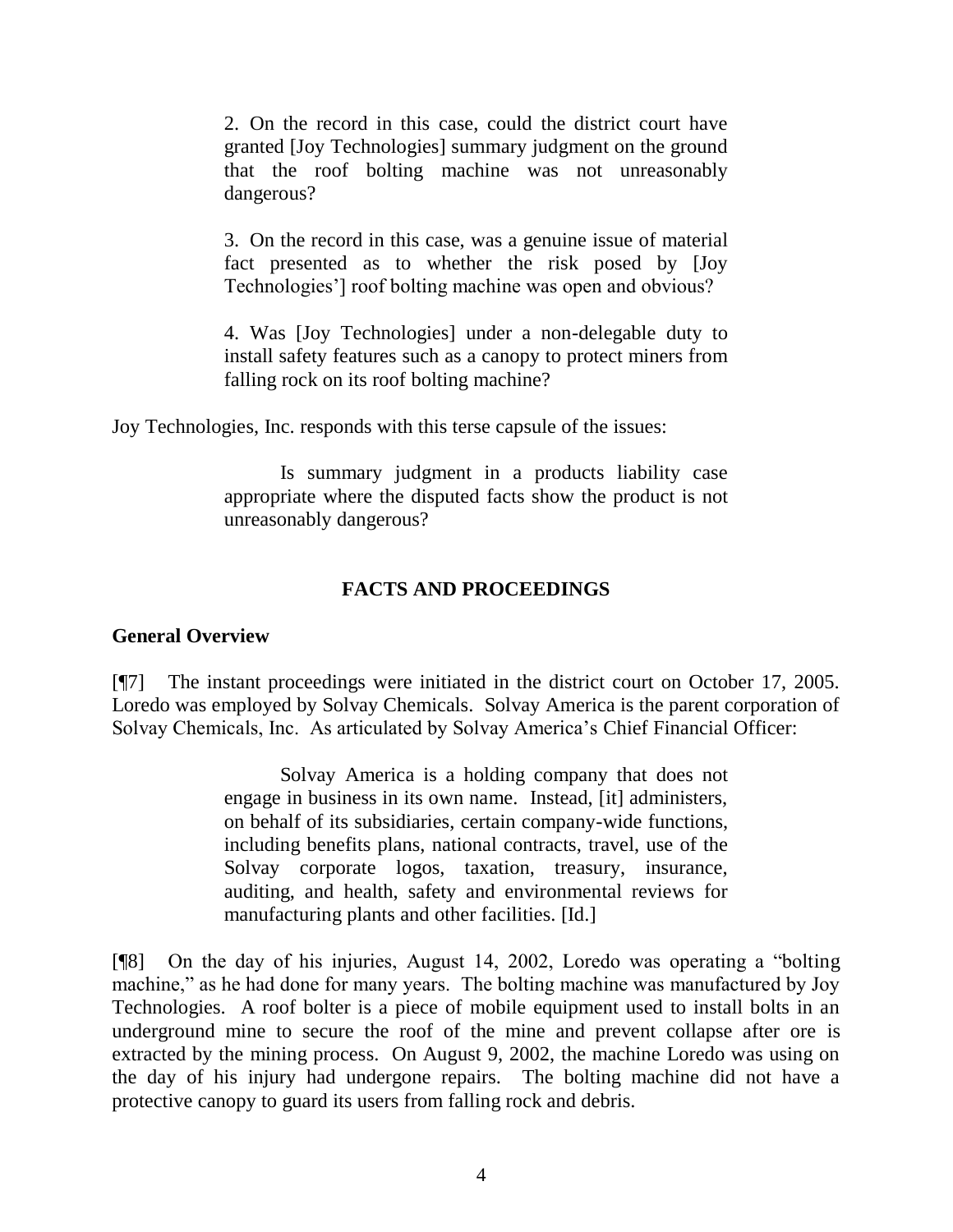[¶9] Loredo was injured when a slab of rock from an unbolted portion of the roof of the mine fell on him. Loredo began his work shift on August 14, 2002, at 6:00 a.m., and the incident at issue here occurred at about 2:45 p.m. Pacheco was Loredo"s immediate supervisor that day. As Loredo was moving his roof bolter from one area of the mine to another, he noticed that the left tram of the vehicle was not spinning at the same speed as the right tram, making the machine difficult to steer. Loredo detected it to be a hydraulic problem. By adjusting the speed of one of the trams, to a different speed than the other, he was able to keep it running straight. In addition to the steering difficulties, Loredo"s path of progress was impeded by other operations and he drove his machine in reverse for a distance, in order to get to his desired location. Then, as he attempted to turn his machine around and get to that desired location, he got stuck. Loredo got off the machine and spent 10-15 minutes trying to get it unstuck. Next he got back on his machine and resumed his efforts to get unstuck. It was then that a 4 foot by 15 foot piece of slab fell from the mine roof and hit him on the head. That chunk of rock came from a portion of the roof that had not yet been bolted into place. However, Loredo did not realize he was in an unbolted area. Although Pacheco, Loredo"s supervisor, knew he was having trouble with his machine, Loredo was told to continue working and that repairs could be made during "down shift." In addition, Loredo had informed Pacheco on many occasions preceding the accident that the sequence and method of mining being used required him to go into areas where the mine roof was not yet bolted. Because of that situation, Loredo had asked to be transferred to a different job in a different part of the mine. Loredo testified that he knew it was dangerous to put himself into an area that was not yet bolted and that he should not do it if it could be avoided. Furthermore, he indicated that he did not intend to, nor did he want to ever place himself into an unbolted area.

#### **DISCUSSION**

#### **Claims Against Solvay America**

[¶10] Our general standard of review is well-known:

We evaluate the propriety of a summary judgment by employing the same standards and using the same materials as the district court. *Cook v. Shoshone First Bank*, 2006 WY 13, ¶ 11, 126 P.3d 886, 889 (Wyo.2006). Thus, our review is plenary. *Birt v. Wells Fargo Home Mortg., Inc.*, 2003 WY 102, ¶ 7, 75 P.3d 640, 647 (Wyo.2003).

Wyo. R. Civ. P. 56 governs summary judgments. A summary judgment is appropriate when there are no genuine issues of material fact and the moving party is entitled to judgment as a matter of law. W.R.C.P. 56(c).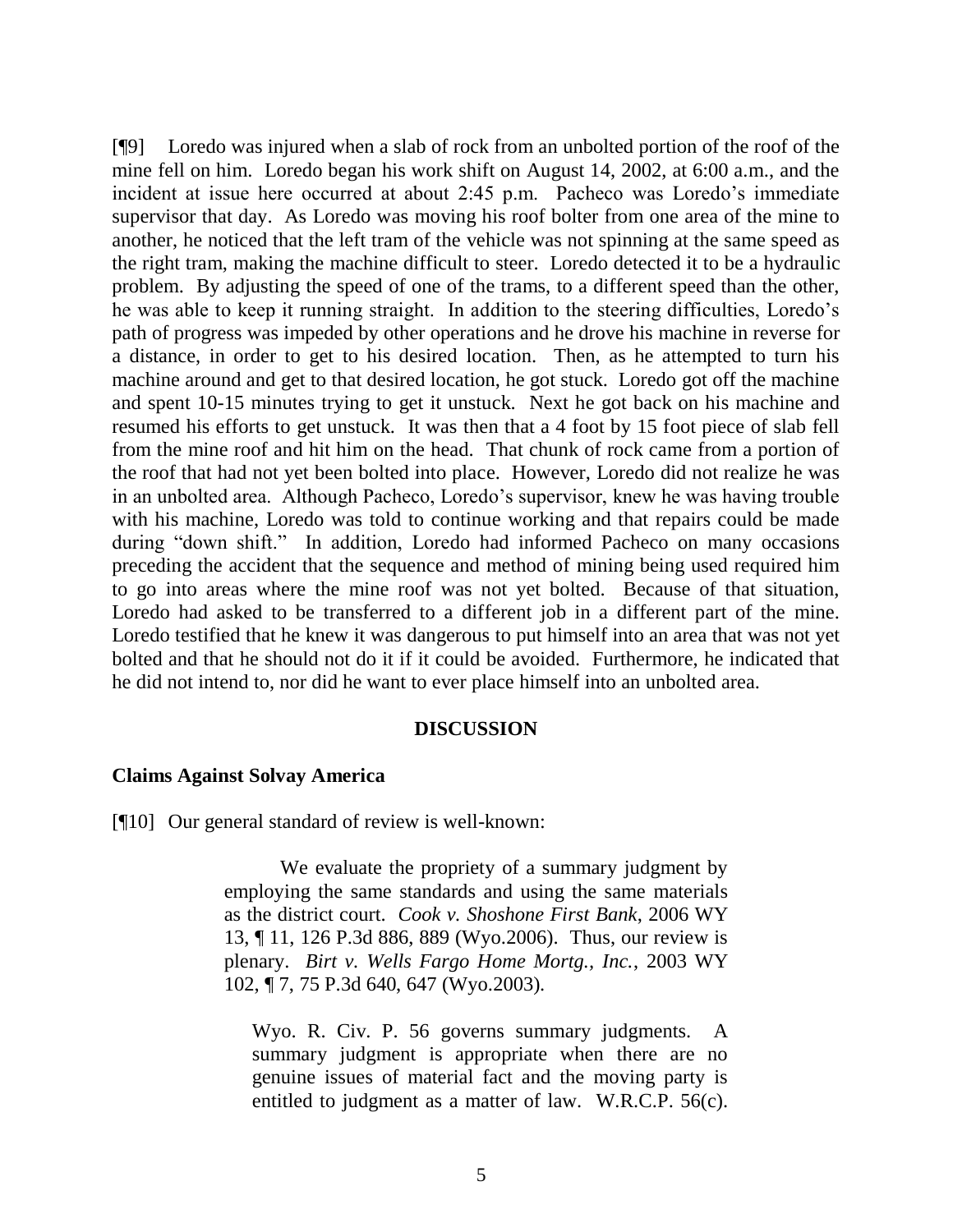When reviewing a summary judgment, we consider the record in the perspective most favorable to the party opposing the motion and give that party the benefit of all favorable inferences which may be fairly drawn from the record. We review questions of law *de novo* without giving any deference to the district court's determinations.

*Cathcart v. State Farm Mut. Auto. Ins. Co.*, 2005 WY 154, ¶ 11, 123 P.3d 579, 586 (Wyo.2005), quoting *Baker v. Ayres and Baker Pole and Post, Inc.*, 2005 WY 97, ¶ 14, 117 P.3d 1234, 1239 (Wyo.2005).

"A genuine issue of material fact exists when a disputed fact, if it were proven, would establish or refute an essential element of a cause of action or a defense that the parties have asserted." *Christensen v. Carbon County*, 2004 WY 135, ¶ 8, 100 P.3d 411, 413 (Wyo.2004) (quoting *Metz Beverage Co. v. Wyoming Beverages, Inc.*, 2002 WY 21, ¶ 9, 39 P.3d 1051, 1055 (Wyo.2002)). The party requesting a summary judgment bears the initial burden of establishing a prima facie case for summary judgment. If he carries his burden, "the party who is opposing the motion for summary judgment must present specific facts to demonstrate that a genuine issue of material fact exists." *Id*. We have explained the duties of the party opposing a motion for summary judgment as follows:

"After a movant has adequately supported the motion for summary judgment, the opposing party must come forward with competent evidence admissible at trial showing there are genuine issues of material fact. The opposing party must affirmatively set forth material, specific facts in opposition to a motion for summary judgment, and cannot rely only upon allegations and pleadings ..., and conclusory statements or mere opinions are insufficient to satisfy the opposing party's burden."

The evidence opposing a prima facie case on a motion for summary judgment "must be competent and admissible, lest the rule permitting summary judgments be entirely eviscerated by plaintiffs proceeding to trial on the basis of mere conjecture or wishful speculation." Speculation, conjecture, the suggestion of a possibility,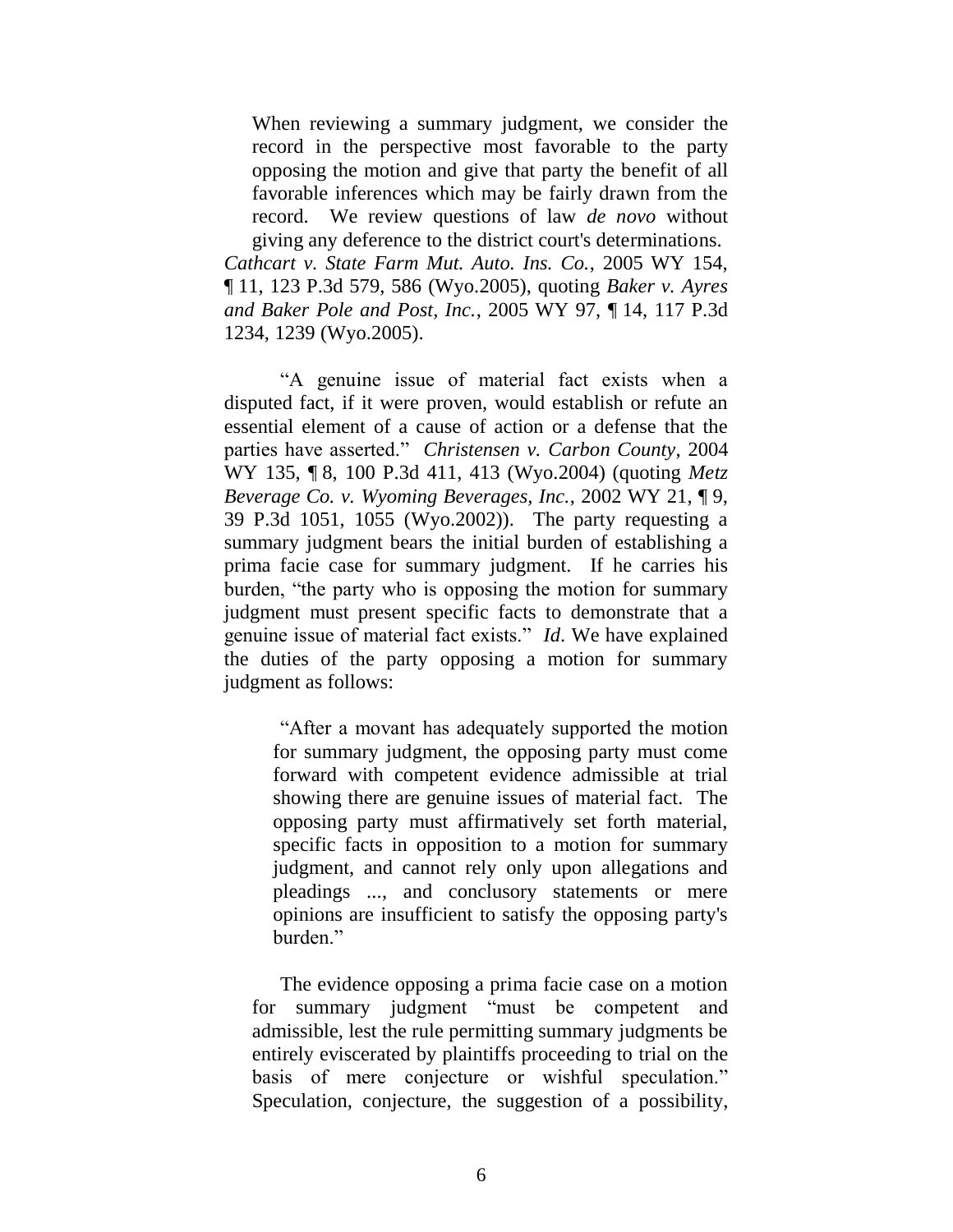guesses, or even probability, are insufficient to establish an issue of material fact.

*Cook*, ¶ 12, 126 P.3d at 890, quoting *Jones v. Schabron*, 2005 WY 65,  $\P$ [9-11, 113 P.3d 34, 37 (Wyo.2005).

*Hatton v. Energy Elec. Co.*, 2006 WY 151, ¶¶ 8-9, 148 P.3d 8, 12-13 (Wyo. 2006).

[¶11] We have articulated a standard of review more directly applicable to claims such as the one at issue here, in somewhat more detail than our usual and more general standard of review:

> In support of their claim of an independent duty on the part of ARCO, Appellants emphasize their record presentation of certain evidence which they assert demonstrates genuine issues of material facts. They point to the Wyoming Workers Compensation Division record showing Sharon Fiscus to be an employee of ARCO and that the benefits she received came from ARCO's Wyoming workers' compensation account. They rely upon the fact that ARCO retained a fifty percent (50%) overriding royalty interest in the mine, and they mark the fact that the Bureau of Land Management continues to refer to mining leases relating to the Thunder Basin's Black Thunder Mine as jointly held by ARCO and Thunder Basin. Appellants contend that ARCO pays all taxes on the mine. More precisely, then, they show that ARCO officials paid visits to the mine which would average four times a day and that various ARCO officials did attend safety meetings conducted by Thunder Basin at the mine. They place a great deal of importance upon the fact that the president of Anaconda Minerals, another corporate subsidiary of ARCO, had sent a memorandum to Thunder Basin recommending the use of seat belts by the employees of Thunder Basin. Furthermore, Appellants contend that the record shows that ARCO reviewed the qualifications of, and interviewed all, safety directors before they were hired by Thunder Basin. There also is reliance upon the fact that ARCO had two representatives at the Black Thunder Mine who worked on Thunder Basin's training program and set policy in regard to training at the mine.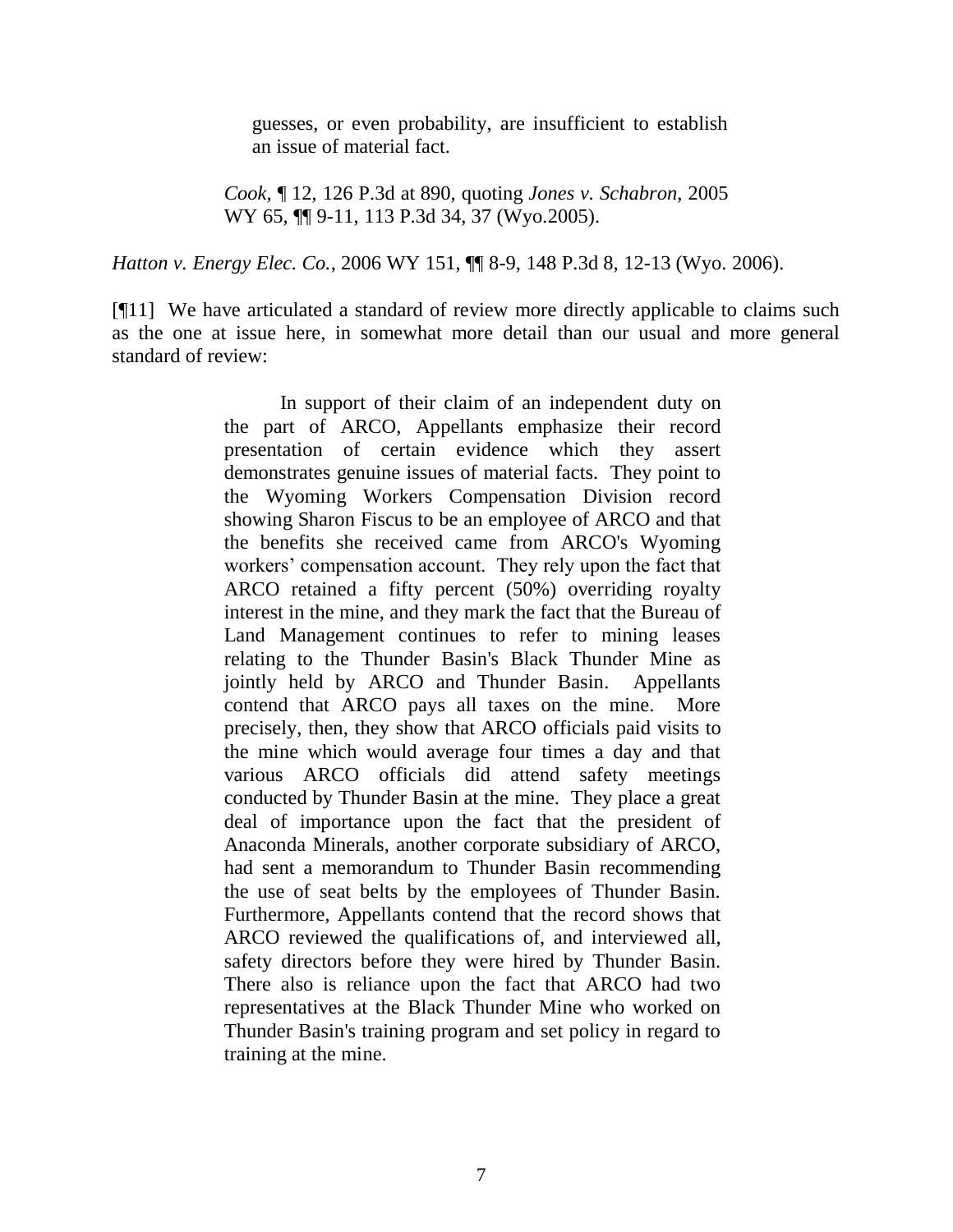We have adopted as the legal standard for the liability of a parent corporation the requirement that the parent assume some independent legal duty by retaining or exercising control over some aspect of the operation of a subsidiary corporation which was involved in the incident resulting in the plaintiff's injuries. *Wessel v. Mapco, Inc.*, 752 P.2d 1363 (Wyo.1988); Fiscus, 742 P.2d 198. Essentially, this is the same test that is invoked in considering an owner's liability to the employee of a contractor. Cf. *Jones v. Chevron U.S.A.*, Inc., 718 P.2d 890 (Wyo.1986); *Noonan v. Texaco, Inc.*, 713 P.2d 160 (Wyo.1986). We have rejected any doctrine of respondeat superior resulting in liability on the part of a parent corporation for acts of its subsidiary. *Fiscus*. Cf. *Noonan*. The parent company is entitled to the same legal separation from its subsidiary, as well as the resulting protection from liability, that any individual shareholder enjoys with respect to a corporation in which stock is held. *United States v. Van Diviner*, 822 F.2d 960 (10th Cir.1987).

In light of the legal standard and the actual contentions of Appellants, we must test this case against our summary judgment standards. The essential purpose of the summary judgment procedure is to eliminate the expense and burden of a formal trial when only questions of law are involved. *Johnson v. Soulis*, 542 P.2d 867 (Wyo.1975); *Vipont Mining Company v. Uranium Research and Development Company*, 376 P.2d 868 (Wyo.1962). We can approve and sustain a summary judgment only when persuaded that there is no genuine issue with respect to any material fact, and that the prevailing party is entitled to judgment as a matter of law…. Because summary judgment forecloses a trial on the merits, we do not lightly consider appeals from summary judgment. *Larsen*; *Kobielusz v. Wilson*, 701 P.2d 559 (Wyo.1985). Conversely, however, we recognize that the beneficial purpose of summary judgment would be defeated if cases could be forced to trial simply by an assertion that a genuine issue of material fact exists. *Noonan*; *Johnson*; *Maxted v. Pacific Car & Foundry Company*, 527 P.2d 832 (Wyo.1974).

The process for identifying genuine issues of material fact also is familiar. The moving party has the burden of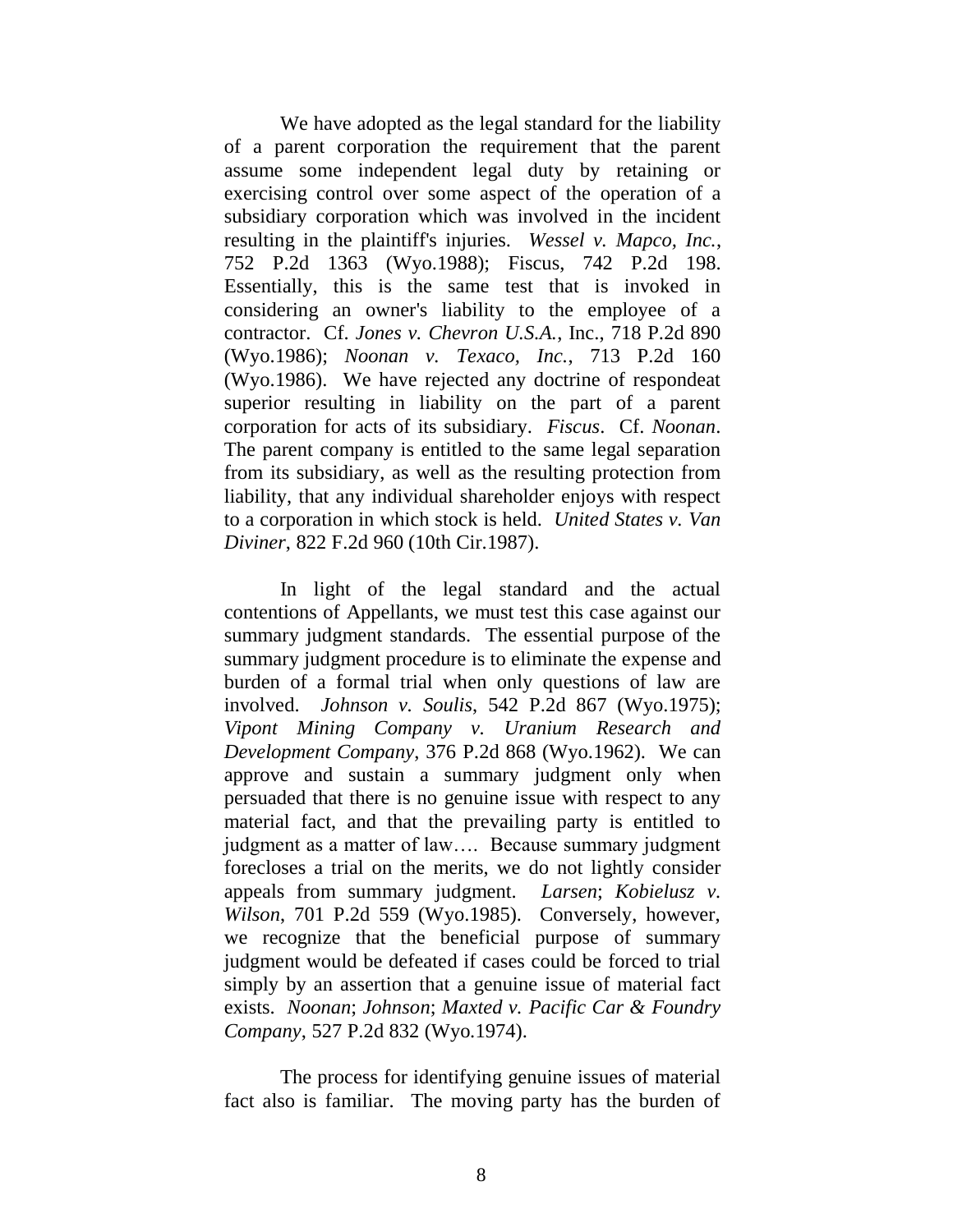demonstrating the absence of any genuine issue of material fact and justifying its entitlement to judgment as a matter of law. *Jones Land & Livestock Company v. Federal Land Bank of Omaha*, 733 P.2d 258 (Wyo.1987). This is a significant burden, particularly when we note that we examine the record from the perspective of the party opposing the motion and grant to that party the benefit of every favorable inference and reasonable doubt. *Wessel*; *England v. Simmons*, 728 P.2d 1137 (Wyo.1986); *Jones*; *Roth v. First Security Bank of Rock Springs*, 684 P.2d 93 (Wyo.1984). Once that showing is presented by the moving party, however, the burden then shifts to the party defending against the motion to present for the record facts in the form of admissible evidence which structure a genuine issue of material fact. *Dubus v. Dresser Industries*, 649 P.2d 198 (Wyo.1982); *Hyatt v. Big Horn School District No. 4*, 636 P.2d 525 (Wyo.1981); *Moore v. Kiljander*, 604 P.2d 204 (Wyo.1979); Rule 56(e), W.R.C.P.

It does not matter how genuine a factual issue is; if it does not relate to a material fact, it cannot prevent the entry of a summary judgment. *Johnson*, 542 P.2d 867; *Gladstone Hotel, Inc. v. Smith*, 487 P.2d 329 (Wyo.1971). In *Johnson*, 542 P.2d at 871-72, this court defined a material fact as:

"  $* * * [O]$ ne having some legal significance, that is, under the law applicable to a given case, it would control in some way the legal relations of the parties; as one upon which the outcome of litigation depends in whole or in part; as one on which the controversy may be determined; as one which will affect the result or outcome of the case depending upon its resolution; and one which constitutes a part of the plaintiff's cause of action or of the defendant's defense. A fair summary of these definitions is that for purposes of ruling upon a motion for summary judgment a fact is material if proof of that fact would have the effect of establishing or refuting one of the essential elements of a cause of action or defense asserted by the parties." (Footnotes omitted.)

Such a fact must in some way control, define, or modify the legal relations of the parties in some tangible manner and, thus, have the clear effect of establishing or refuting the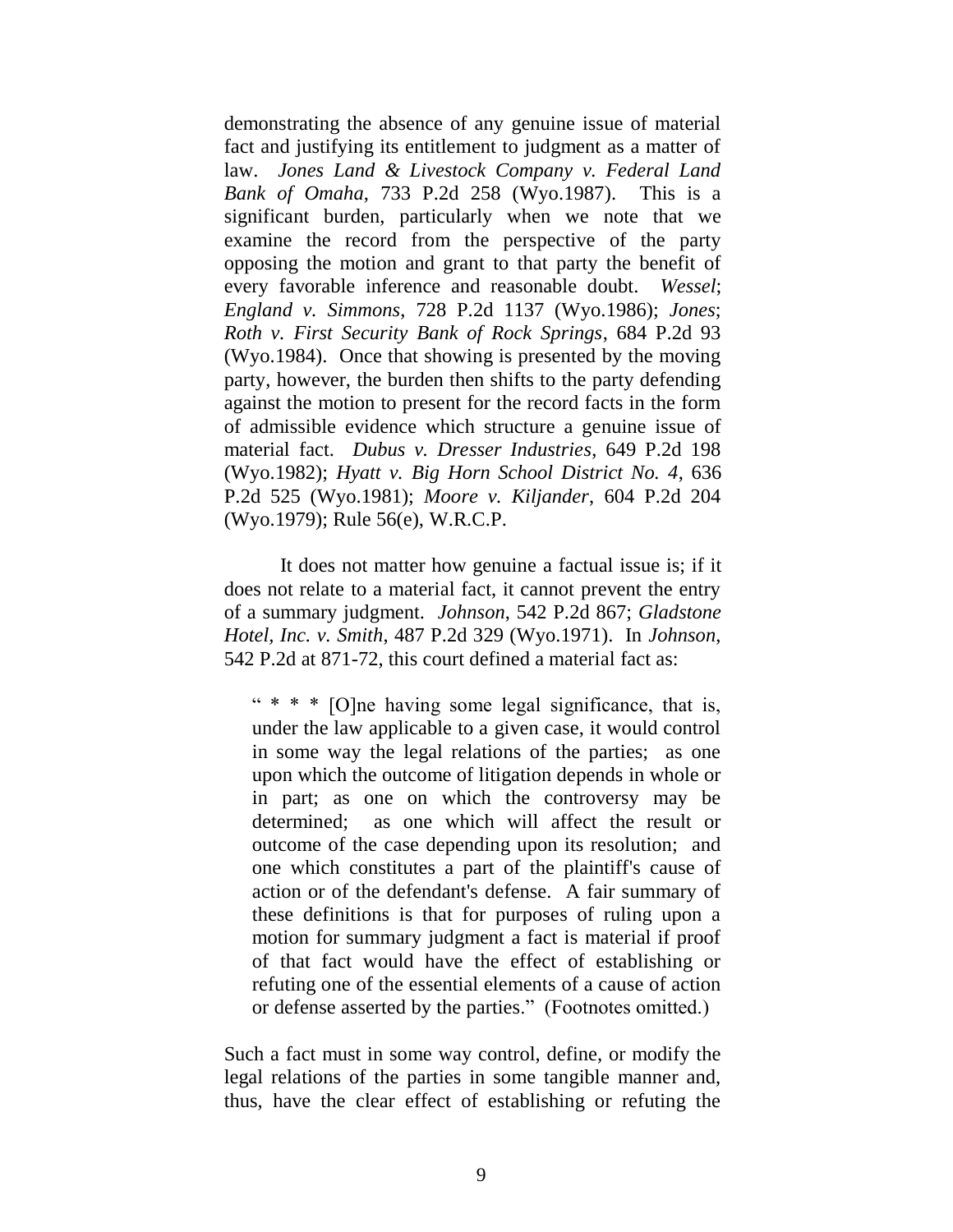essential element of a claim or defense asserted by the parties. *Baldwin v. Dube*, 751 P.2d 388 (Wyo.1988).

We also are mindful of our duty to examine the evidence in the same light as it was presented to the trial court. *Connaghan v. Eighty-Eight Oil*, 750 P.2d 1321 (Wyo.1988). In so doing, we view the evidence in the light most favorable to appellants and, as we have noted, give them the benefit of every reasonable inference and every doubt….

In this context, the facts which Appellants contend the record will support do not directly contravene the record showing made by ARCO that it did not retain the right to control or exercise control over the safety aspects of the Black Thunder Mine, over the mining operations, or over the scraper that Fiscus operated at the time of her injuries. Appellants must rely upon inferences to be drawn from those facts in order to structure a genuine issue of material fact that will avoid the summary judgment.

This court has adjusted its position over the years with respect to the reliance upon inferences to structure a genuine issue of material fact in the context of a summary judgment. In *Blackmore v. Davis Oil Co.*, 671 P.2d 334, 337 (Wyo.1983), the court quoted from *Forbes Company v. MacNeel*, 382 P.2d 56 (Wyo.1963), and said:

" \* \* \* [T]hat an inference which is contrary to direct testimony is insufficient to support a finding that a genuine issue of material fact exists: \* \* \*."

The court went on to say that, even if it were to assume inferences favorable to the appellants in that case, those inferences could not stand against uncontroverted testimony to the contrary. This concept was applied in *Reed v. Getter Trucking, Inc.*, 735 P.2d 1370 (Wyo.1987). It also had been invoked in *Spurlock v. Ely*, 707 P.2d 188 (Wyo.1985). In *Kobielusz*, 701 P.2d at 560-61, the court recognized the *Blackmore* case, but appeared to temper it with the following language: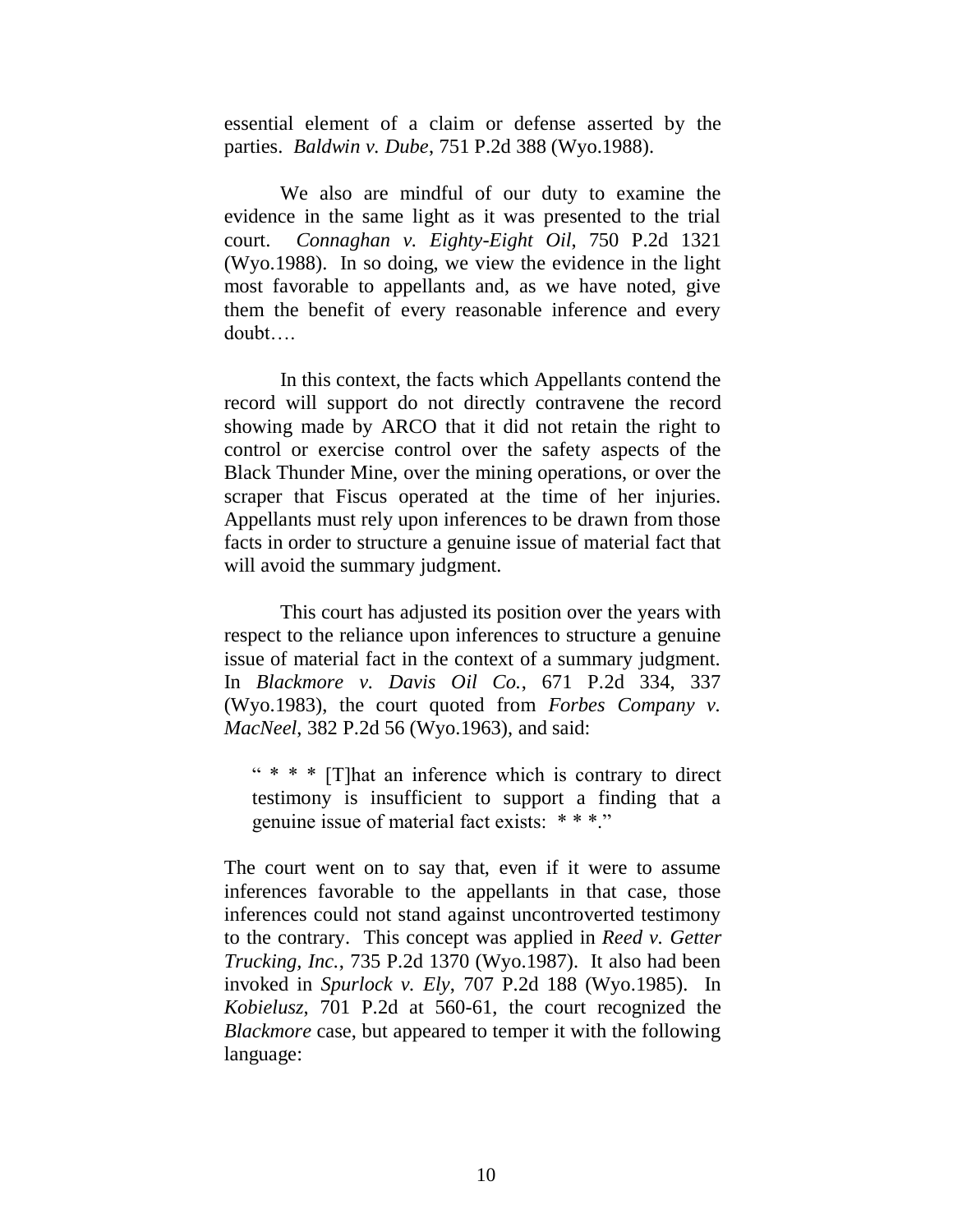" \* \* \* Although we have held inferences contrary to direct testimony may not ordinarily support a finding, *Blackmore v. Davis Oil Company*, Wyo., 671 P.2d 334 (1983); *Forbes Company v. MacNeel*, Wyo., 382 P.2d 56 (1963), that determination usually depends upon the quality of evidence creating the inference and the direct testimony."

In *Matter of Estate of Roosa*, 753 P.2d 1028 (Wyo.1988), the court attempted to resolve any apparent conflict between *Blackmore* and *Kobielusz*, noting the following additional language from *Kobielusz*, 701 P.2d at 562-63:

" "A reasonable inference is as truly evidence as the matter on which it is based, and is not a mere presumption or guess; appropriate inferences from proved facts are not a low order of evidence, but are just as valid as evidence as statements of eye-witnesses and are to be weighed by the jury along with the other evidence before it and may be strong enough to outweigh positive and direct oral statements. Whether or not they should be permitted to overcome positive and direct testimony depends, in every case, on the relative strength of the one or the other." 32A C.J.S. Evidence § 1044."

In *Roosa*, the court considered the concept of sequential inferences in the context of summary judgment and adopted the Wigmore view (1A Wigmore, Evidence§ 41 (Tiller"s rev. 1983)) to the effect that an inference may be drawn from a fact that itself was inferred when the circumstances demonstrate no other reasonable theory or alternative inference with respect to the initial fact. Perhaps this is simply another way of comparing the quality of the inferred fact with the direct testimony. *Kobielusz*.

*Fiscus v. Atlantic Richfield*, 773 P.2d 158, 160-62 (Wyo. 1989).

 $\overline{a}$ 

[ $[12]$  The district court issued a detailed decision letter which we set out below<sup>2</sup>:

<sup>2</sup> Parenthetical references to the record on appeal are from the district court's original decision letters.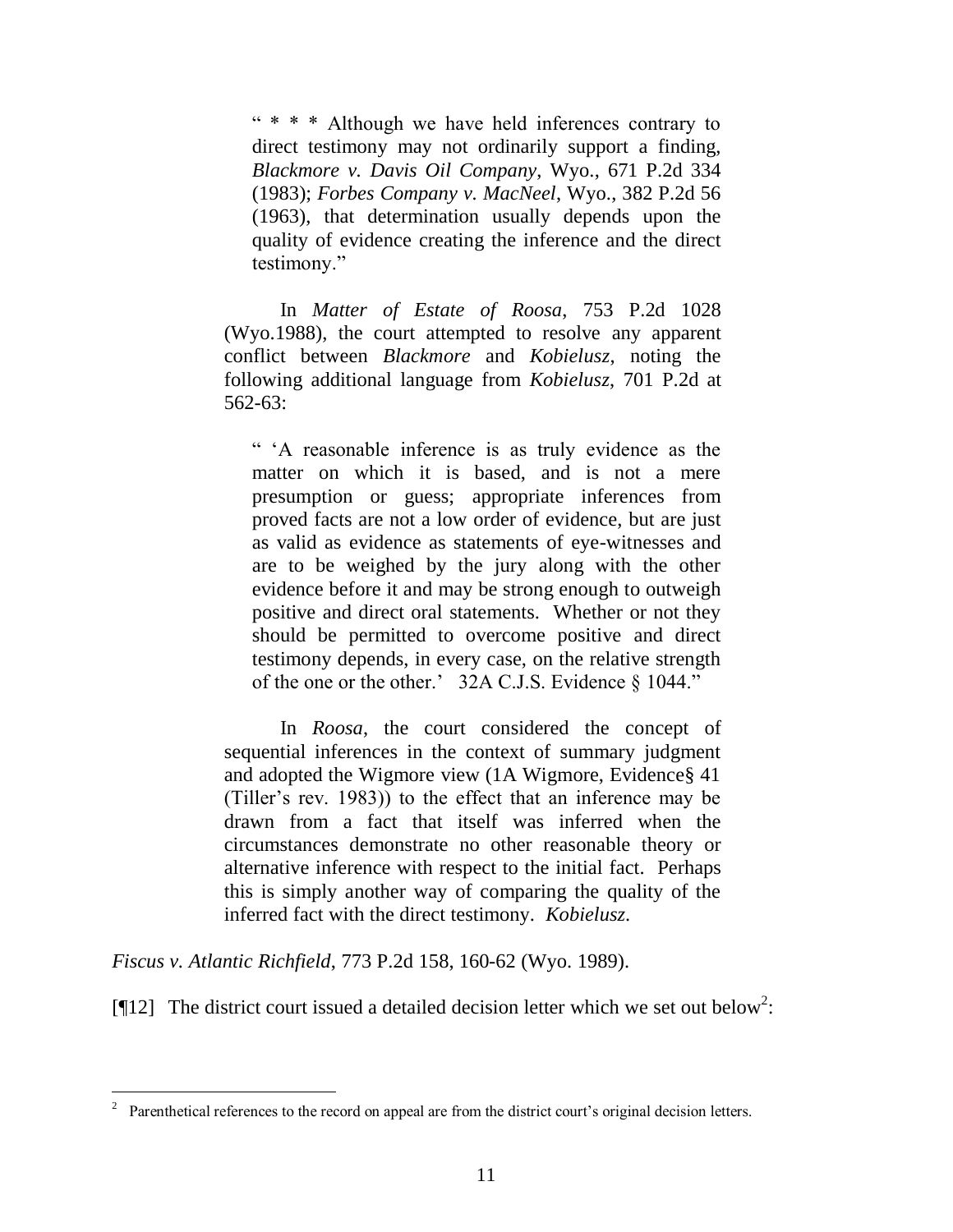The above-entitled case is currently before the Court on Defendant Solvay America's motion for summary judgment. Solvay America, Inc. asserts that, as a parent corporation to Solvay Chemicals, it owes Plaintiff Jose Loredo no legal duty for the alleged negligence that resulted in his injuries. This Court finds that Solvay America did not exercise control over a particular aspect of the Solvay Chemicals operation to such an extent that Solvay Chemicals was not entirely free to do the work its own way and that was involved in the incident which resulted in Plaintiff's injuries. The motion for summary judgment is granted for the following reasons:

#### **I. BACKGROUND**

This case is a personal injury case resulting from a mining accident at the Solvay Chemicals, Inc. trona mine near Green River, Sweetwater County, Wyoming. On August 14, 2002, while operating the mine roof bolter, Jose Loredo, Plaintiff, was rendered quadriplegic when he was struck by a slab of rock falling from the ceiling of the mine. Defendant, Solvay America, is the parent company of Solvay Chemicals. Defendant asserts that it is entitled to judgment as a matter of law, as it did not control an aspect of the Solvay Chemicals operation that resulted in Plaintiff's injury.

#### **II. DISCUSSION**

Defendant Solvay America's motion for summary judgment focuses upon a single, main issue. Defendant asserts that in light of *Fiscus v. Atlantic Richfield*, 773 P.2d 158 (Wyo. 1989), it did not exercise control over a particular aspect of Solvay Chemicals that was involved in the incident which resulted in Plaintiff's injuries. The Court agrees, Defendant is entitled to judgment as a matter of law, and summary judgment shall be granted.

The immediate question before the Court is whether Solvay America owed a legal duty to Plaintiff for the alleged negligence that resulted in Plaintiff"s injury. A negligence claim is built by four elements: duty, breach, causation, and damages. *Franks v. Indep. Prod. Co., Inc.*, 2004 WY 97, ¶ 9, 96 P.3d 484, 489 (Wyo. 2004). The question of "duty" is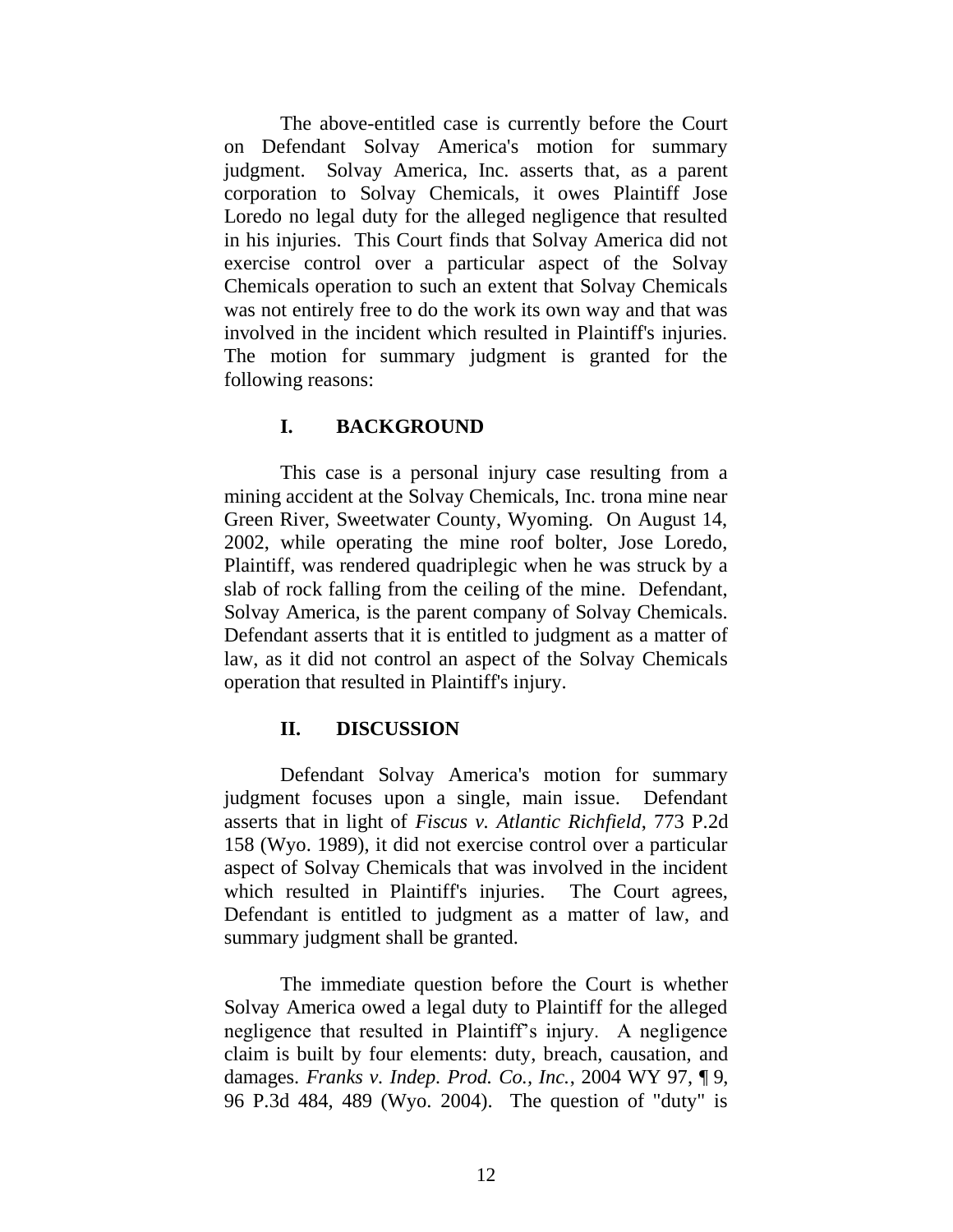whether, upon the facts in evidence "the interest of the plaintiff which has suffered invasion was entitled to legal protection at the hands of the defendant." *Hatton v. Energy Elec. Co.*, 2006 WY 151, ¶ 10, 148 P.3d 8, 13 (Wyo. 2006) (citations omitted). Summary judgment would be appropriate if the pleadings, depositions, and affidavits on file "show that there is no genuine issue as to any material fact and that the moving party is entitled to a judgment as a matter of law." W.R.C.P. 56(c) (LexisNexis 2007). Defendant, the moving party, bears the burden to justify "its entitlement to judgment as a matter of law." *Id*. An award of summary judgment is rare in negligence cases, *Franks*, ¶ 9, 96 P.3d at 489; however, the "surest route to summary judgment in negligence actions" is the failure to "establish the existence of a duty on the part of the defendant," *Hatton*, ¶ 10, 148 P.3d at 13 (citations omitted); *Krier v. Safeway Stores 46, Inc.*, 943 P.2d 405,408 (Wyo. 1997).

Defendant Solvay America asserts it owes no duty to Plaintiff as the parent company of Plaintiff's employer, Solvay Chemicals. The "mere fact" that Solvay America is the parent company to Solvay Chemicals "neither immunizes nor automatically subjects" Solvay America to a negligence suit. *Horowitz v. Schneider Nat'l, Inc.*, 708 F.Supp. 1579, 1580 (D.Wyo. 1989). For a parent corporation to be liable for an injury to its subsidiary"s employee, the parent corporation must have assumed "some independent legal duty by retaining or exercising control over some aspect of the operation of a subsidiary corporation which was involved in the incident resulting in the plaintiff"s injuries." *Fiscus*, 773 P.2d at 160. Whether the parent corporation has retained the right to control is ordinarily a question "of fact for the trier of fact, but becomes one of law when only one reasonable inference can be drawn." *Noonan v. Texaco, Inc.*, 713 P.2d 160, 164 (Wyo. 1986).

In *Fiscus v. Atlantic Richfield*, the court found that the parent corporation owed no duty to its subsidiary's employee who was injured while operating a piece of heavy equipment owned by the parent corporation. 773 P.2d at 158. The employee asserted that the parent corporation owed her an independent duty because the parent corporation had "assumed affirmative duties with respect to safety" at the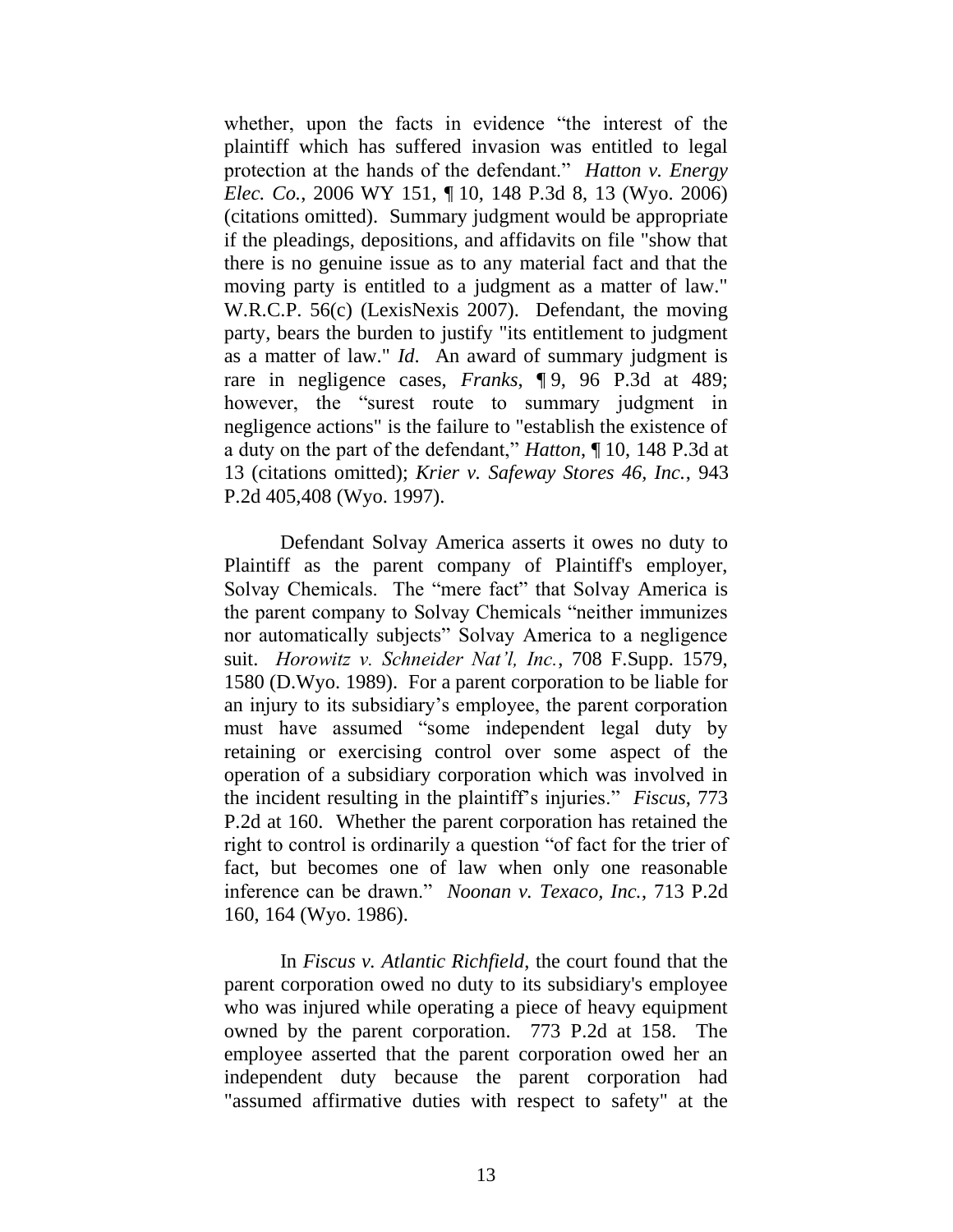mine where the employee worked. *Id*. at 159. The court found no "inference of a retention of a right of control or the exercise of control over the activities" though the parent corporation retained an overriding royalty interest in the mine, paid all taxes on the mine, unified its accounting procedures with the subsidiary, and frequently sent its officials into the mine. *Id*. at 162. The court refused to infer that the mine visits were exclusively for the purpose of supervising operations as "there are many other valid purposes for those visits," *id*., or to infer control over safety operations by "the mere availability" of parent corporation representatives to assist with the subsidiary"s training program, *id*. at 163. The court upheld summary judgment and found that the circumstances relied upon by the employee failed to demonstrate a genuine issue of material fact with respect to the parent corporation"s "assumption of some independent legal duty." *Id*.

Because "a parent corporation is analogized to an owner of a work site," *Horowitz*, 708 F.Supp. at 1580, whether the parent corporation shall be shielded from liability, is essentially "the same test that is invoked in considering an owner"s liability to the employee of a contractor," *Fiscus*, 773 P.2d at 160. The court has held that an employer "who retains the right to direct the manner of an independent contractor's performance or assumes affirmative duties with respect to safety owes a duty of reasonable care to an employee of the independent contractor even if the employee is injured doing the very work the contractor was hired to perform." *Jones*, 718 P.2d at 896. In order for there to be a demonstration of the employer"s "assumption of affirmative duties with respect to safety" there must be "such a retention of a right of supervision that the contractor is not entirely free to do the work his own way." *Stockwell v. Parker Drilling Co., Inc.*, 733 P.2d 1029, 1033 (Wyo. 1987) (*quoting* Restatement (Second) of Torts § 414, cmt. c (1965)). Where, for example, the owner of the work site requires safe equipment and workmanship or even disciplines employees for unsafe practices but does not direct the method of the contractor"s work performance, it does not retain sufficient control over the details of safety to render it liable. *Jones*, 718 P.2d at 896; *Noonan*, 713 P.2d at 167. "It is not enough that [the work site owner] has merely a general right to order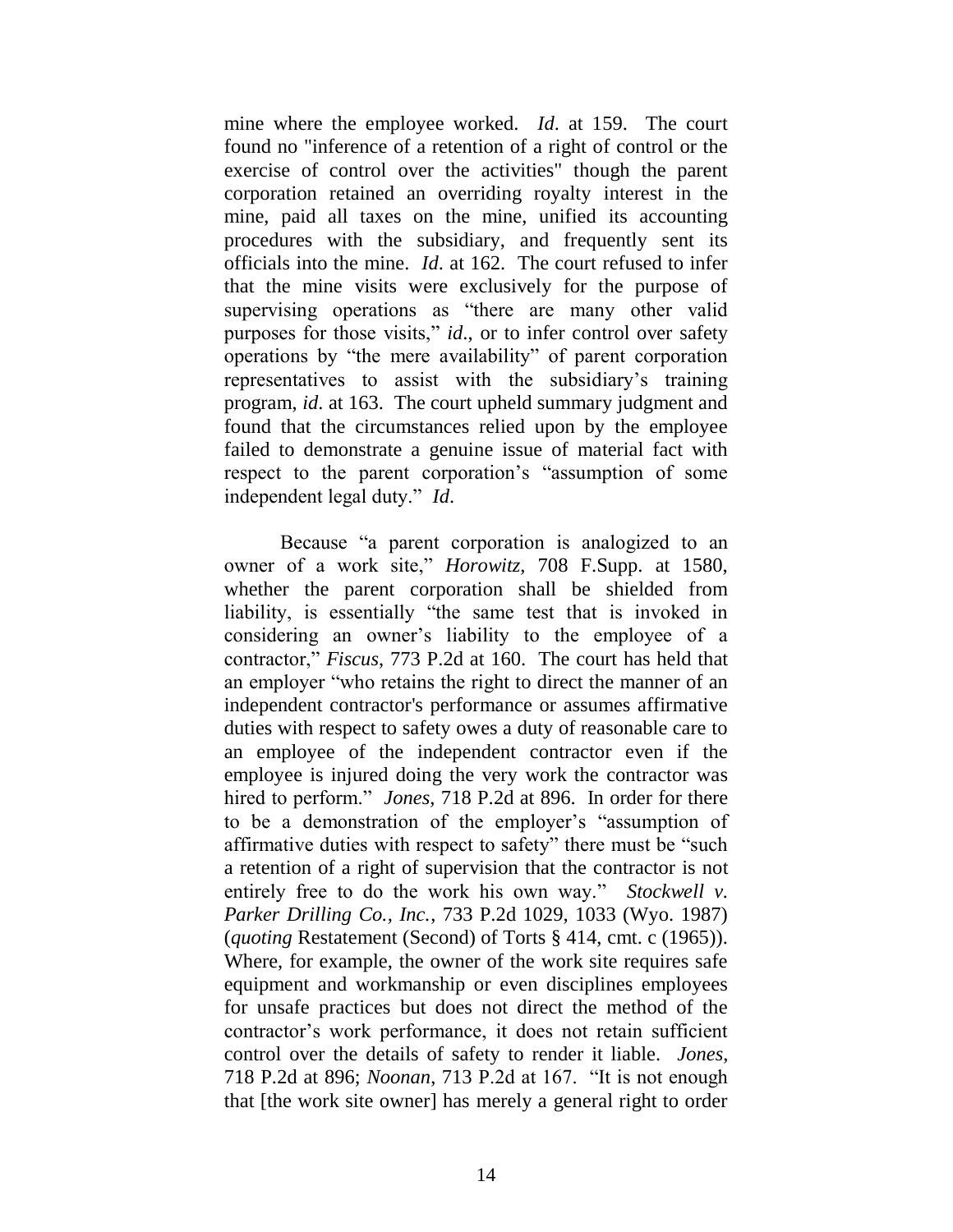the work stopped or resumed, to inspect its progress or to receive reports, to make suggestions or recommendations which need not necessarily be followed, or to prescribe alterations and deviations." *Stockwell*, 733 P.2d at 1033 (*quoting* Rest[atement] 2d Torts § 414, cmt. c) (emphasis omitted). Reserving the "right to require safe equipment, material, and supplies to be used by the contractor," the owner of the work site can merely be assured that the work will be performed "efficiently, in a good workmanlike manner, at a reasonable cost, and that the final result is as good as possible." *Noonan*, 713 P.2d at 167. In such a case, the owner of the work site owes no duty of reasonable care to an employee of the independent contractor. *Jones*, 718 P.2d at 896.

The court found that the owner of the work site, Chevron, had retained "enough real control to raise a duty of reasonable care" for the injury of an employee of its independent contractor in *Jones v. Chevron*, 718 P.2d at 897. The employee had been injured while painting a metal platform between two power poles when electricity from nearby transformers arced through the employee and knocked him to the ground. *Id*. at 892. Chevron discouraged the deenergization of the electric line and made permission for deenergization difficult to obtain; consequently, the court found that Chevron retained control over energizing the power lines and that Chevron prohibited the independent contractor from controlling that safety aspect of its work. *Id*. at 896-897. As a result, Chevron had retained "enough real control to raise a duty of reasonable care" for the employee"s injury. *Id*. at 896. In *Jones*, Chevron retained control directly over the element of safety that caused the employee's injuries.

Similarly, the Tenth Circuit Court of Appeals upheld the denial of summary judgment where inferences from the evidence raised a question as to whether a parent corporation retained responsibility for mine safety in a case in which a coal mine employee was injured by a piece of rock falling from the mine ceiling. *Smith v. Atlantic Richfield Co.*, 814 F.2d 1481, 1481 (10th Cir. 1987). The evidence suggested that the parent corporation may have retained control over some aspect of mine safety matters. "[The employee] contended that roof control was, to some extent, left to the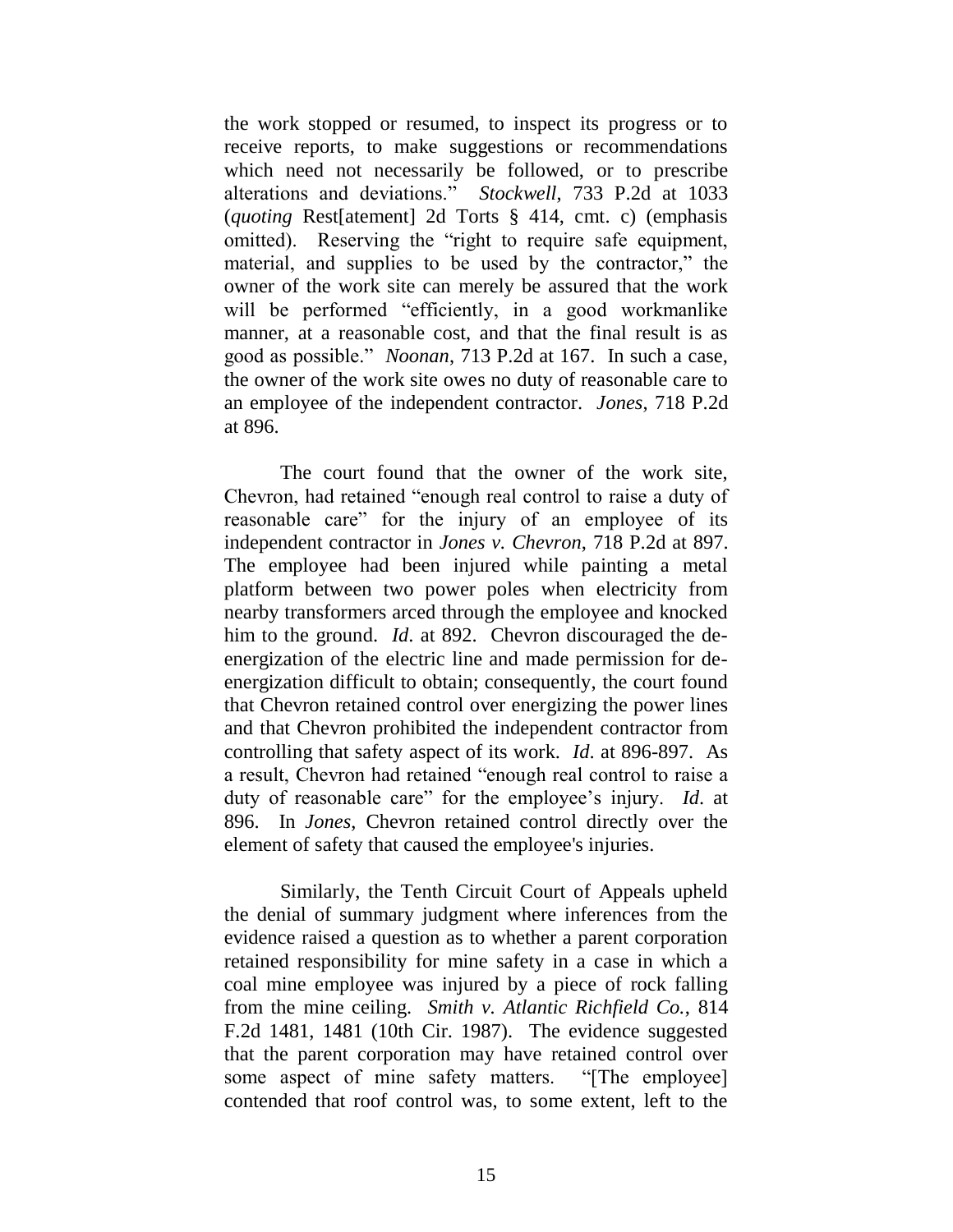discretion of the mine foreman, but that there was evidence that various employees of [the parent corporation] were assigned to the Beaver Creek mine from time to time who were given responsibility for safety matters, including roof control problems." *Id*. at 1483. The court found that an inference could be made from the evidence that the parent corporation was "providing safety advice and services;" consequently, whether the subsidiary had delegated responsibility for safety to the parent corporation and whether the parent corporation had negligently performed it, precluded summary judgment. *Id*. at 1488-1489.

The test in finding whether Solvay America assumed an affirmative duty is not whether it operated *any* control in the mine, but whether Solvay America controlled the aspect of the mining operation that was involved in the incident that resulted in Plaintiff"s injuries to such a degree that it directed how that aspect should or should not be done. *Fiscus*, 773 P.2d at 160; *Wayts v. Peter Kiewit Sons, Inc.*, 936 F.2d 584 (10th Cir. 1991), 1991 WL 114736, \*1 (*unpublished disposition*). Such a question of fact may be created by a reasonable inference drawn from the evidence, the relative strength of which has been weighed against "positive and direct testimony" and found strong enough to overcome direct testimony. *Fiscus*, 773 P.2d at 162 (citations omitted). Plaintiff has placed much emphasis upon Solvay America's safety audits, safety recommendations, and other involvement at the Wyoming mine, however, the evidence does not raise an inference that Solvay America controlled an aspect of the mining operation that was involved in the incident that resulted in Plaintiff's injuries to such a degree that Solvay Chemicals was not free to operate as it saw fit.

Plaintiff argues that Solvay America's safety audits and recommendations allow an inference that Defendant retained control over safety issues in the Solvay Chemicals mine. The evidence demonstrates that Solvay America personnel regularly visited the Wyoming mine, performed safety audits, and made recommendations to correct mine safety deficiencies. (Hughes Dep. at 74, ll. 1-4, ll. 11-12; Vendetti Dep. at 33, ll. 18-19.) About every third year, Solvay America performed safety audits at the mine to ensure compliance with the established safety policies, to secure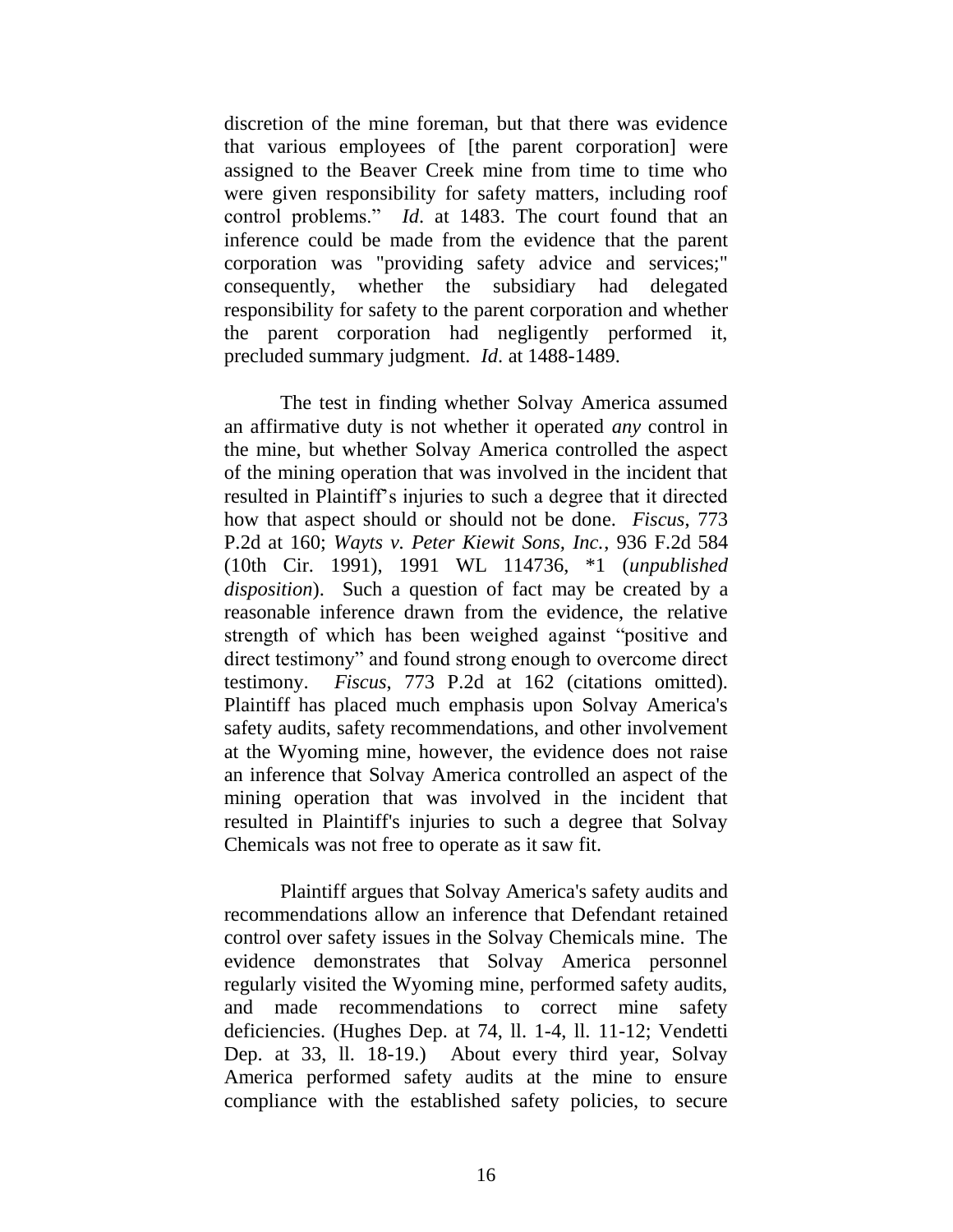improved safety performance, and to examine whether the mine responded with corrective measures to any accident causing an injury. (Neville Dep. at 23, ll. 23-25; p. 43, ll. 4- 15.) Ronald Hughes, Mine Manager at Solvay Chemicals, testified that Solvay Chemicals was obligated to either implement a safety recommendation or to "supply a good reason why [it] chose not to." (Hughes Dep. at 72, ll. 3-17.) Hughes could not recall a time in which Solvay Chemicals ignored a safety recommendation, but he assumed that there would be negative consequences for ignoring such a recommendation. (Hughes Dep. at 75, ll. 4-7, ll. 14-16; p. 76, ll. 2-3.) Although Solvay America discouraged unionization, David Birney, C.E.O. of Solvay America, testified that Solvay America merely opposed unionization to avoid the inflexibility of a collective bargaining agreement rather than for the purpose of depriving employees of safety negotiations. (Birney Dep. at 74-76.) The evidence demonstrates that Solvay America offered only general safety recommendations which could be rejected or applied by Solvay Chemicals in accordance with Solvay Chemicals' needs.

The evidence indicates that Solvay Chemicals had the last word on safety issues and procedures. When performing a safety audit, Solvay America personnel applied "general safety philosophies" and recommended general, generic corrections to safety deficiencies. (Adamson Dep, at 135, 11. 15-19.) Michael Neville, a former Health Safety and Environmental Advisor and a current consultant for Solvay America, testified that Solvay America expected its subsidiaries to develop *individual* safety policies in accordance with subsidiary needs under the direction of Solvay America's established procedural policies, generic guidance on how to write policies, and safety audits. (Neville Dep. at 22, ll. 23-25; p. 23, ll. 1-16.) Solvay America's Corporate Safety and Security Manager, Randy Thompson, testified that Solvay Chemicals was free to implement or reject safety recommendations, which it often adopted, but that there was no specific method to achieve compliance with regulatory requirements. (Thompson Dep. at 121, 11.2-20.) Thompson noted, "As long as they get there and it's improved safety and it's legal and ethical, that's acceptable." (Thompson Dep. at 121, ll. 15-20.) Robert Adamson, a former Solvay Chemicals Safety Training Advisor, testified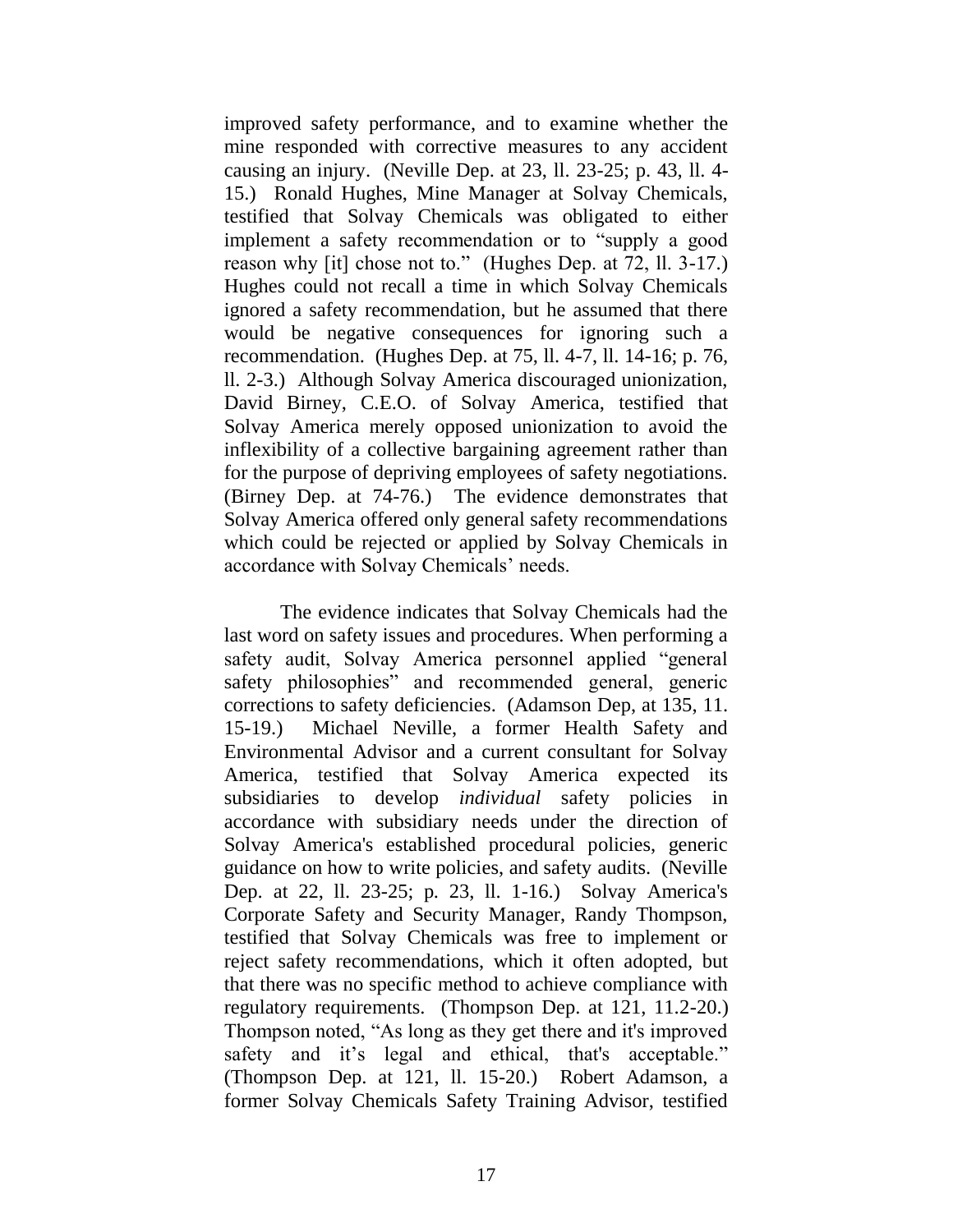that any safety deficiency was to be corrected; however, Solvay Chemicals viewed Solvay America"s safety advice as "welcomed assistance" to be taken under advisement and used when applicable. (Adamson Dep. at 134, 11. 12-16.) In fact, in the event of an injury in the mine, Solvay Chemicals performed its own investigation to "determine [its] next course of action." (Neville Dep., p. 42, 11.8-12.)

Solvay Chemicals was not required to inform Solvay America when equipment needed to be replaced, as "the people that work the mine" were better experienced to make decisions to replace unsafe equipment. (Thompson Dep. at 83, 11. 23-24, p. 84, 11. 1-8.) David Birney testified that Solvay America would occasionally guarantee its subsidiaries' leases of equipment and would, at times, guarantee the debts of its subsidiaries, but he did not suggest that Defendant retained control over the purchase of safe equipment. (Birney Dep. at 84-85.) Kent Adamson testified that if new safety equipment were needed, cost would be considered, but there was no requirement or tradition of discussing the purchase or its cost with Solvay America. (Adamson at 109, 11. 10-24.) Michael Montoya, who coordinates and directs the Solvay Chemicals mine engineering group, testified that he was not required to contact Solvay America with information requiring day-today operational issues or with requests to remove unsafe equipment from operation. (Montoya Dep., p. 45, 11. 13-22.) He testified, "If a piece of equipment is unsafe and needs to be replaced, we will take it out of service immediately." (Montoya Dep. at 26, 11. 13- 15.) The evidence does not leave an issue of material fact as to whether Solvay America retained control over safety at the Solvay Chemicals mine to such a degree that Solvay Chemicals was not entitled to manage safety according to its own methods.

In light of case law, these facts are not enough to create the inference of control by Solvay America. To impose liability upon Solvay America, it is not enough that Solvay America exercised a general right to inspect the mine or to receive reports, to make suggestions or recommendations which were not necessary to follow, or to prescribe "alterations and deviations" to the work. *Stockwell*, 733 P.2d at 1033 (*quoting* Rest[atement] 2d Torts § 414, cmt.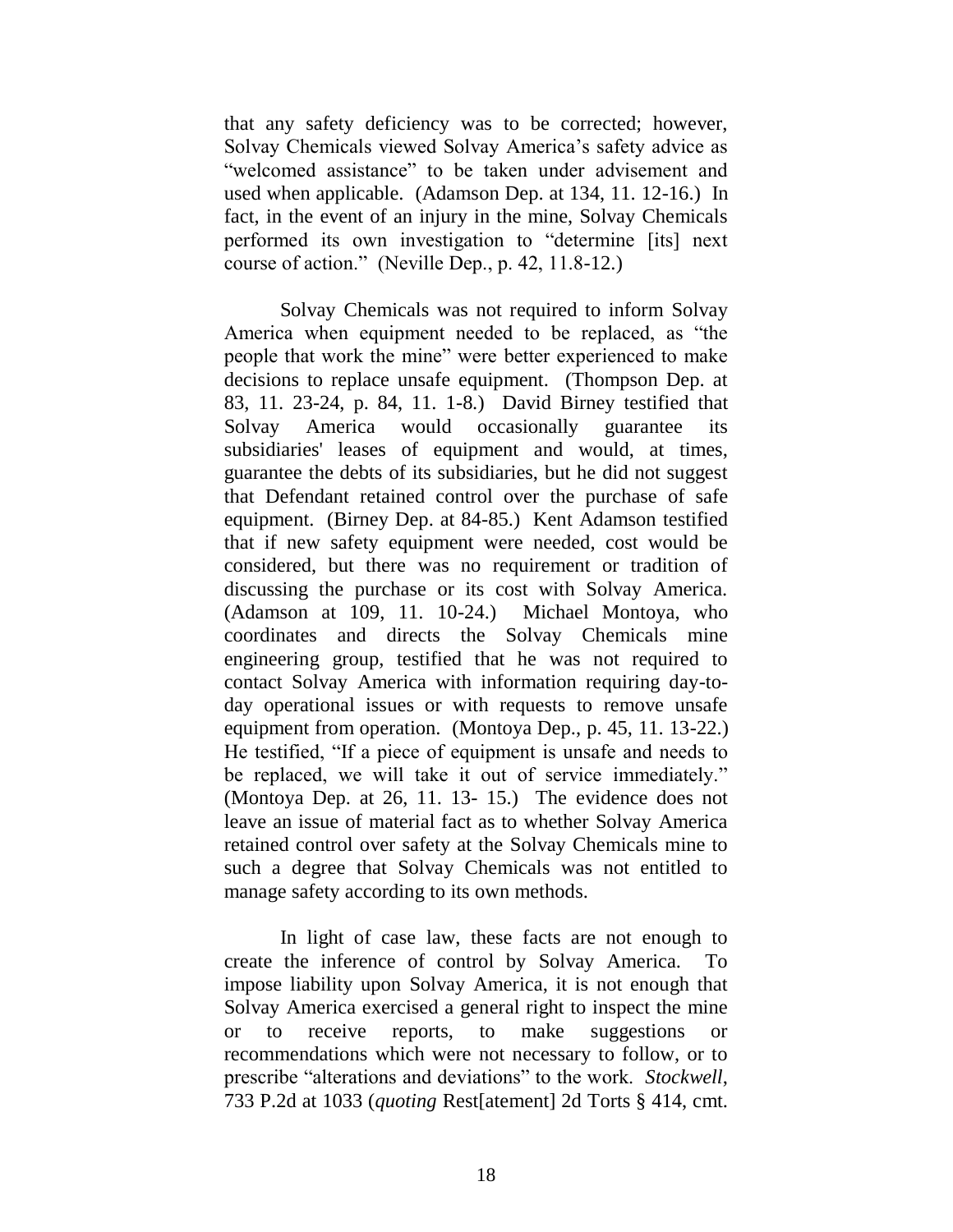c) (emphasis omitted). Control over Solvay Chemicals' safety issues cannot be inferred from Solvay America's safety training, provision of safe equipment, or even a threat of discipline for safety infractions. *Noonan*, 713 P.2d at 167. Case law precludes the inference of control by Solvay America where it operated in merely an "advisory role." *Wayts*, 1991 WL 114736, \* 1.

The strength of direct testimony in this case outweighs any reasonable, contrary inference and leaves no issue of material fact. *Fiscus*, 773 P.2d at 162. Unlike the evidence presented in *Jones v. Chevron*, 718 P.2d 890, or *Smith v. Atlantic Richfield*, 814 F.2d 1481, there remains no issue of fact as to whether the parent corporation, Solvay America, retained exclusive control over the aspect of safety that resulted in Plaintiff's injury. Unlike the *Jones* case where control was retained directly over the de-energization of power lines, which resulted in the employee's electrocution, 718 P.2d 896, Solvay America did not preclude Solvay Chemicals" independent control over safety issues in its work, *id*. at 897. Similarly, unlike the *Smith* case where a question of fact remained as to whether the parent corporation retained responsibility for safety issues with the mine ceiling, the instrumentality causing the employee"s injury, 814 F.2d at 1483, there is no question of fact as to whether Solvay America"s safety advice amounts to the delegation of responsibility for Safety by Solvay Chemicals, *id*. at 1488-89. The evidence and circumstances relied upon by Plaintiff fail to demonstrate a genuine issue of material fact as to whether Solvay America assumed some "independent legal duty." *Fiscus*, 773 P.2d at 163.

[113] We conclude that the district court's analysis is sound and that it was correct in concluding that Solvay America, as parent corporation of Solvay Chemicals, was not so involved in the day-to-day operations of Solvay Chemicals, as they related to the event that caused Loredo"s injuries, so as to pose a genuine issue of material fact whether Solvay America assumed a independent legal duty vis-à-vis Loredo. See generally, Annotation, *Workers' Compensation Immunity as Extending to One Owning Controlling Interest in Employer Corporation*, 30 A.L.R. 4<sup>th</sup> 948 (1984 and Supp. 2008); 6 Larson's Workers" Compensation Law, DIGEST: Ch. 112, § 112.01D (2007).

[¶14] We briefly note that Solvay America contends that the affidavit of Loredo"s expert, Lewis Barbe, is not admissible so as to defeat summary judgment in its favor. In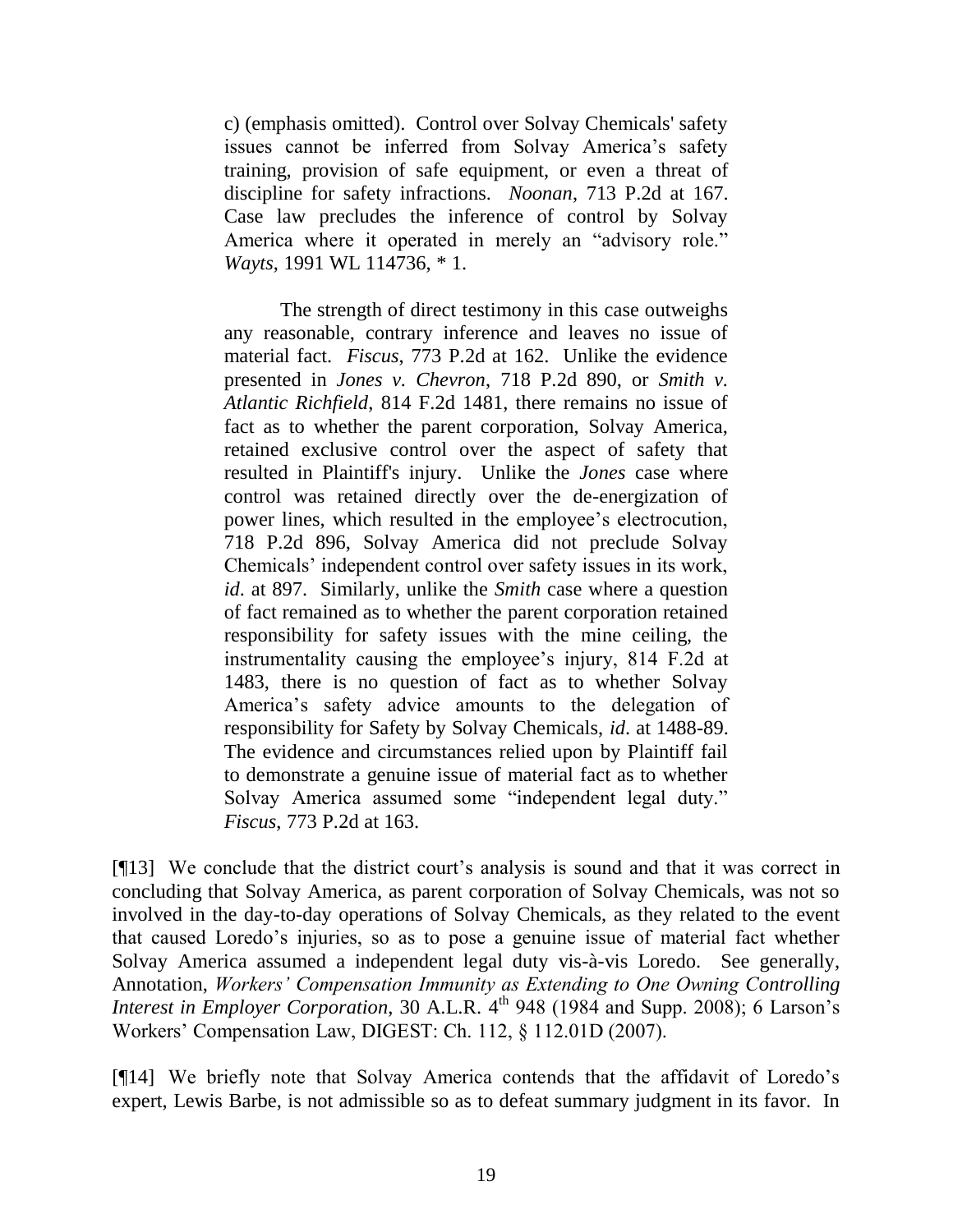response, Loredo asserts that the admissibility of that affidavit was not considered in the district court and should not be considered in this appeal. Under the governing standard of review we consider only those papers that were considered by the district court. Hence, we will not consider Barbe's affidavit in our analysis.

[¶15] Evidence was brought forward in the district court of remedial efforts made by Solvay America and Solvay Chemicals following Loredo"s injuries. Solvay America makes passing reference to the application of W.R.E. 407 which provides:

> When, after an event, measures are taken which, if taken previously, would have made the event less likely to occur, evidence of the subsequent measures is not admissible to prove negligence or culpable conduct in connection with the event. This rule does not require the exclusion of evidence of subsequent measures when offered for another purpose, such as proving ownership, control, or feasibility of precautionary measures, if controverted, or impeachment.

Our perusal of the record indicates that the district court did not consider such evidence below and we, likewise, will not consider it in this appeal.

## **Claims Against Co-employee Pacheco**

…

[¶16] Our usual standard of review for orders granting summary judgment applies here as well, and we will not repeat it in detail. However, the matter of co-employee liability and the meaning conveyed by Wyo. Stat. Ann. § 27-14-104(a) (LexisNexis 2009) ("unless the employees intentionally act to cause physical harm or injury to the injured employee…") have been before this Court on two recent occasions and we make reference to those cases because they do play a significant role in the resolution of the instant matter. See *Bertagnolli v. Louderback*, 2003 WY 50, ¶¶ 10-18, 67 P.3d 627, 630- 33 (Wyo. 2003). More recently, in *Hannifan v. American National Bank of Cheyenne*, 2008 WY 65, ¶¶ 33-35, 185 P.3d 679, 691-93 (Wyo. 2008), we applied our holding in *Bertagnolli* to a case wherein a properly instructed jury found that a co-employee had acted with the requisite "intent" so as to create co-employee liability.

[¶17] With respect to this summary judgment motion the district court made these findings:

> The above-entitled case is currently before the Court on Defendant Gilbert Pacheco's motion for summary judgment. Defendant Pacheco asserts that he owes no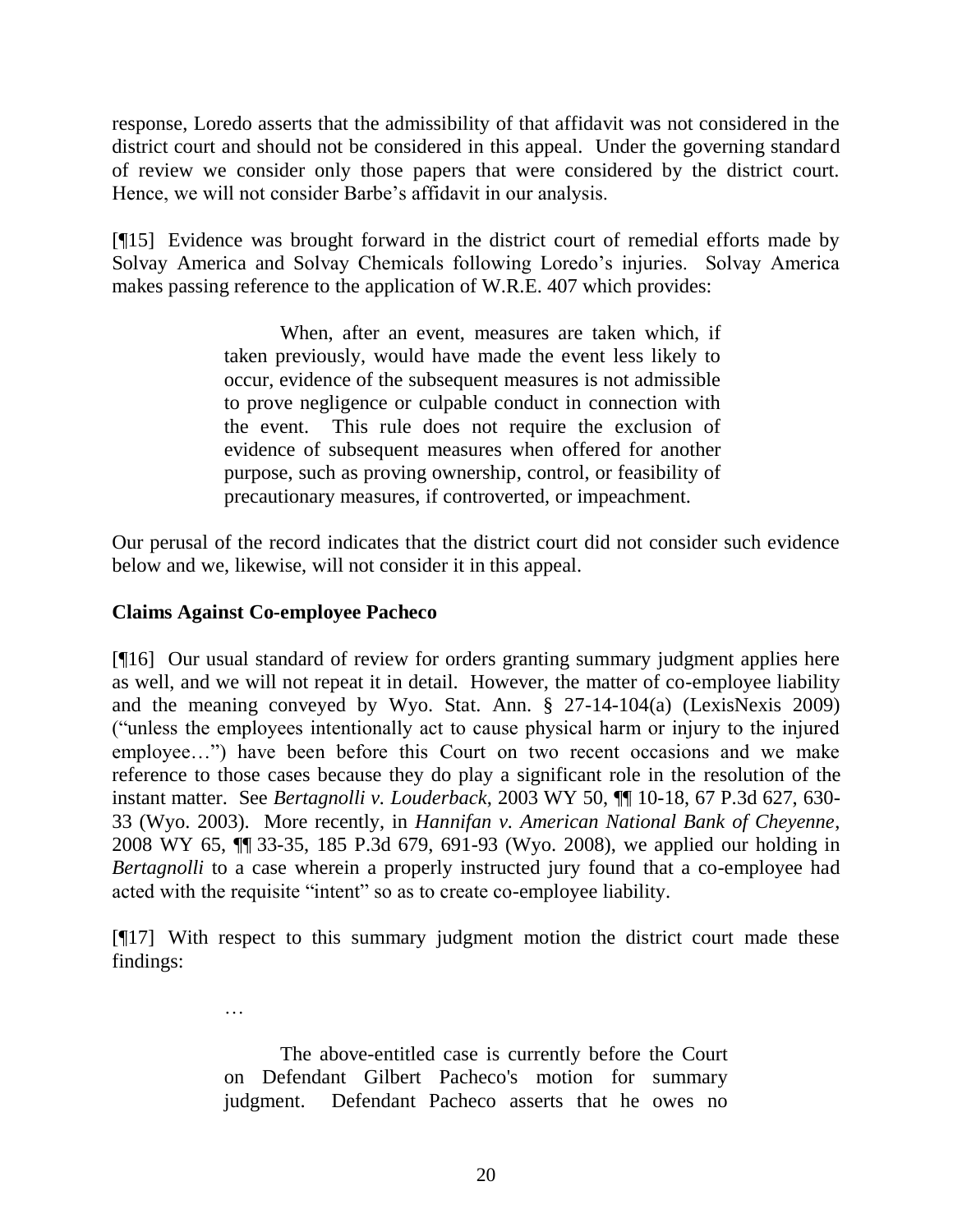liability to Plaintiff, a co-employee, because he had no knowledge, contribution, or negligence in the circumstances that resulted in Plaintiff's injury. This Court finds that no issue of fact arises as to whether Defendant willfully and wantonly disregarded Plaintiff"s safety concerns which resulted in Plaintiff"s injuries; summary judgment is granted for the following reasons:

### **I. Background**

This case is a personal injury case resulting from a mining accident at the Solvay Chemicals, Inc. trona mine near Green River, Sweetwater County, Wyoming. An experienced operator of Solvay's roof bolter, Plaintiff Jose Loredo was employed to drive metal bolts into the mine's rock ceiling to protect against collapse or falling rocks in freshly mined, underground rooms. On August 14, 2002, the left tram on Plaintiff"s roof bolter had not been working properly, and Plaintiff was forced to adjust power to the left side of the bolter in order to maneuver it correctly. Plaintiff's awkward tramming drove one of the bolter's tires into a corner of the mine wall and caused Plaintiff to get stuck. Working the roof bolter's levers, Plaintiff attempted to free the bolter by moving forward and backward. While he worked to free the bolter, Plaintiff inadvertently drove under unbolted mine ceiling. It was here that a slab of rock fell from the mine ceiling and rendered Plaintiff quadriplegic. Plaintiff brought a cause of action against Defendant Gilbert Pacheco, Plaintiff's supervisor at the time of the accident, for the willful, wanton, and intentional disregard of safety concerns raised by the Plaintiff. Defendant counters that no genuine issue of material fact arises as to whether he willfully and wantonly acted to cause Plaintiff's injury.

### **II. Discussion**

….

The Wyoming court equated "the concept of willful and wanton misconduct" with the statutory language found in W.S. § 27-14-104(a) [FN1]. and found that a co-employee is liable for intentionally acting to cause physical harm or injury. *Bertagnolli*, ¶ 15, 67 P.3d at 632. A co-employee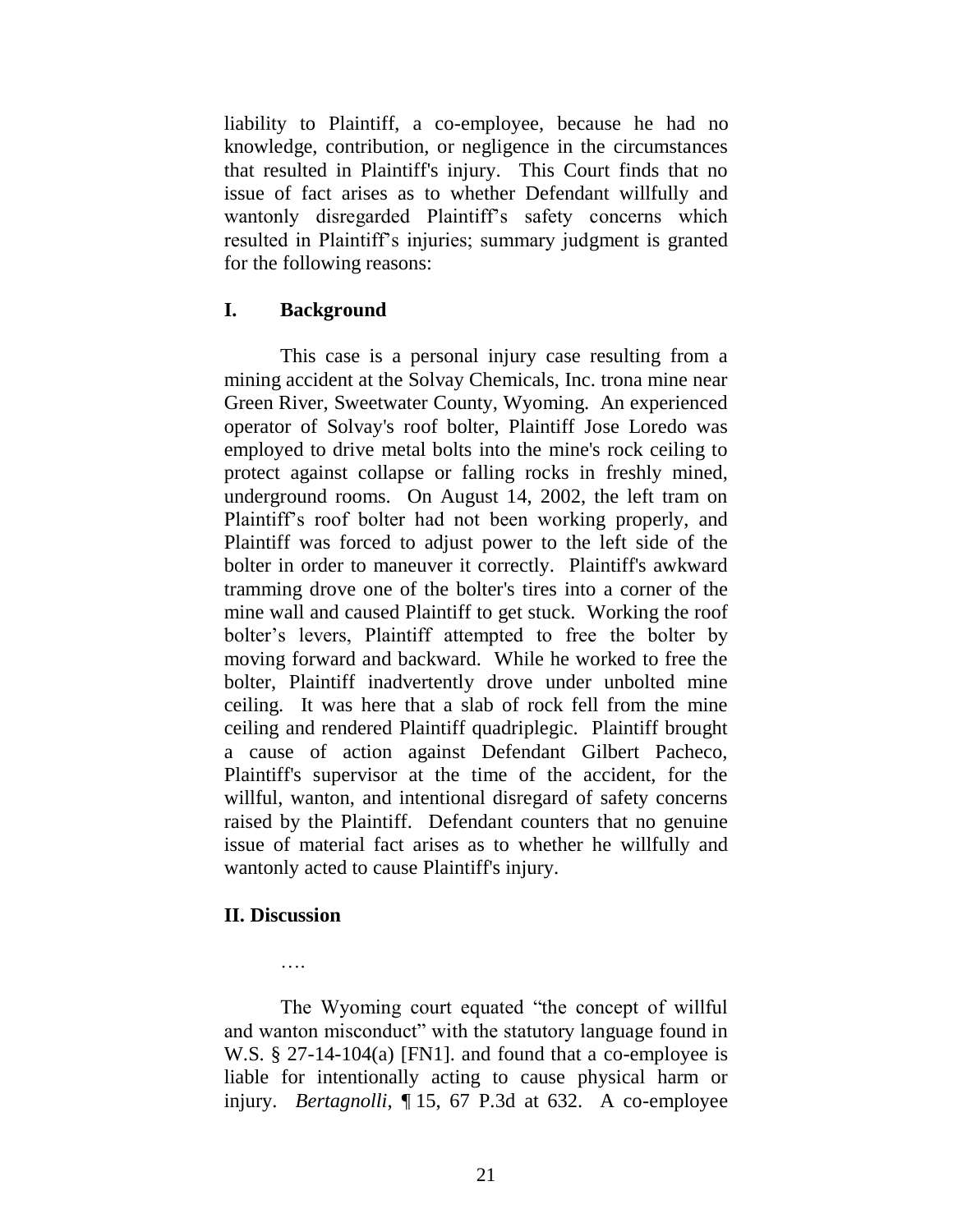supervisor will be found to have intentionally caused physical harm to an employee and to have engaged in willful and wanton misconduct when the supervisor "had knowledge of [a] dangerous condition and demonstrated a disregard of the risks through intentional acts." *Id.* ¶ 19, 67 P.3d at 634. The "aggravating factor" that distinguishes willful misconduct from ordinary negligence is the co-employee"s "state of mind that approaches intent to do harm." *Smith v. Throckmartin*, 893 P.2d 712, 714 (Wyo. 1995) (citations omitted). An act is "willful" if it "is done purposely, with knowledge--or misconduct of such a character as to evince a reckless disregard of consequences." *Case v. Goss*, 776 P.2d 188, 191 (Wyo. 1989).

FN 1. Wyoming Statute § 27-14-104(a) (LexisNexis 2007) states, "The rights and remedies provided in this act for an employee ... in extrahazardous employments are in lieu of all other rights and remedies against any employer ... [or] employees acting within the scope of their employment unless the employees intentionally act to cause physical harm or injury to the injured employee ...."

Willful and wanton misconduct consists of intentional actions which recklessly disregard the safety of an employee. *Bertagnolli*, ¶ 15, 67 P.3d at 632. "A situation in which a supervisory co-employee has knowledge of a hazardous condition and fails to correct it, although certainly sufficient to indicate ordinary negligence, is not sufficient to satisfy the much more stringent test of culpable negligence." *Cockburn v. Terra Res., Inc*., 794 P.2d 1334, 1344 (Wyo. 1990). A supervisor is liable where he has intentionally acted or intentionally failed to act "in reckless disregard of the consequences and under circumstances and conditions that a reasonable person would know, or have reason to know that such conduct would in a high degree of probability, result in harm to another." *Bertagnolli*, 15, 67 P.3d at 632 (citations omitted). Willful misconduct does not arise merely from "a thoughtless, heedless or inadvertent act, or an error in judgment," it is "more than mere mistake resulting from inexperience, excitement or confusion ... or simple inattention," but it is "an extreme departure from ordinary care, in a situation where a high degree of danger is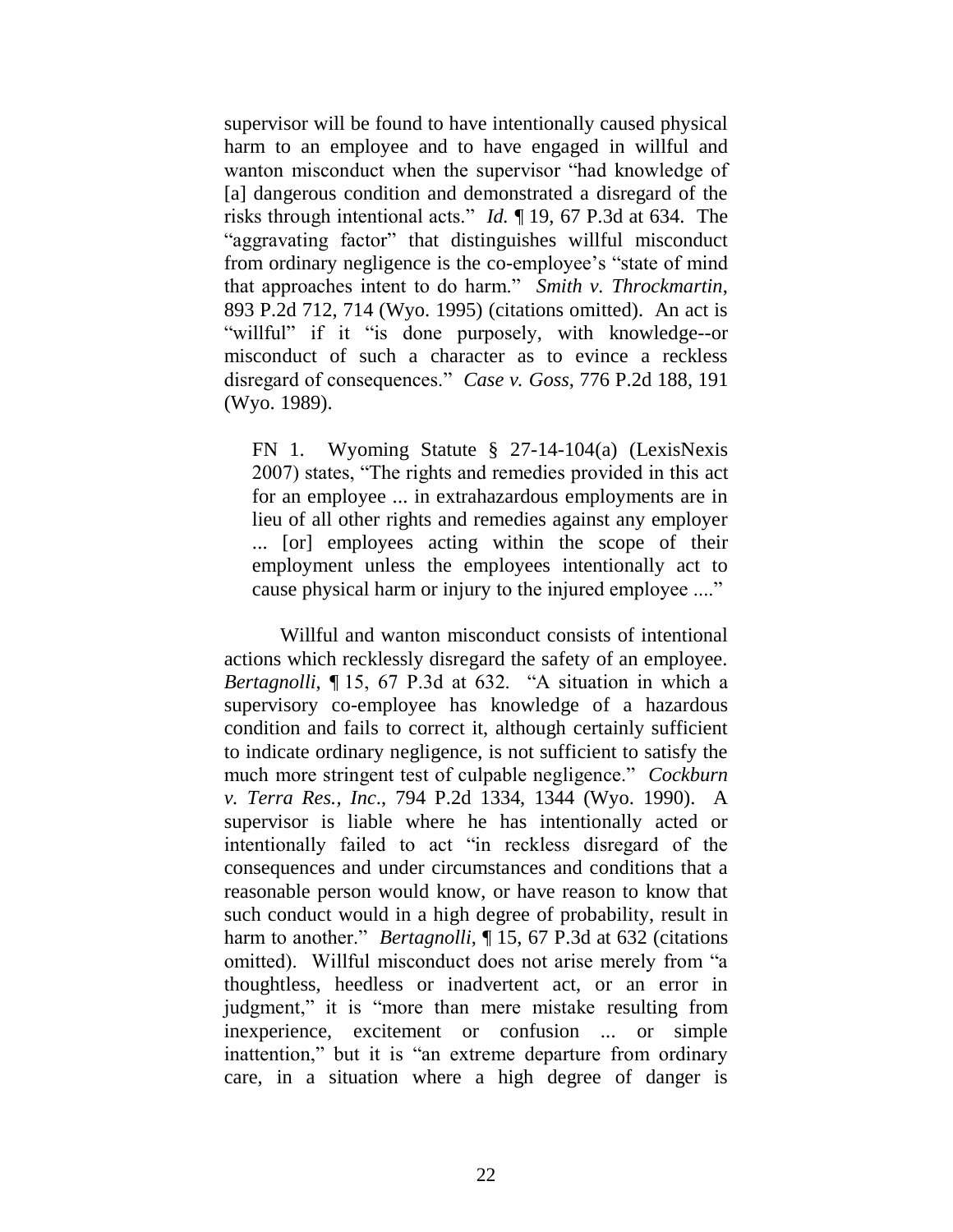apparent." *Smith*, 893 P .2d at 714 (citations and quotations omitted).

The *Bertagnolli* court reversed summary judgment and found material questions of fact existed as to whether the plaintiff"s supervisors knew of the general risks surrounding the circumstances which resulted in plaintiff's injury. The supervisors had instructed the employee, under threat of termination, that he shovel ore rubble on a mine "shuttle belt," but they refused to lock the shuttle belt in spite of the employee's requests and concerns over his safety. *Id*. ¶ 21, 67 P.3d at 634. As the employee worked, a sheave wheel caught and severed the back of his right foot; ultimately, the employee's leg had to be amputated below the knee. *Id*. ¶ 7, 67 P.3d at 630. The supervisors testified that they were unaware that the sheave wheel was unguarded, that company policies required the wheel to be locked, that the employee had requested a union steward, or that the employee had been threatened with termination if he did not work on the shuttle belt. *Id*. ¶ 24, 67 P.3d at 635. The court found that a question of fact remained over whether the supervisors "knew of the broader dangers of the shuttle belt area" beyond the unguarded sheave wheel. *Id*. ¶ 25, 67 P.3d at 635. The jury should have been permitted to determine whether the supervisors "intentionally acted to cause physical harm or injury" and whether their actions constituted willful and wanton misconduct. *Id*.

Similarly, the court reversed summary judgment in a case in which the plaintiff had been injured in a fall on a known, but ignored, hidden grease spot on a metal surfaced boom. *Case v. Goss*, 776 P.2d at 194. The court found an issue of fact over whether some of the plaintiff's supervisory co-employees had recklessly disregarded the consequences of their conduct that "a reasonable man would know, or have reason to know, that such conduct would, in a high degree of probability, result in substantial harm." *Id*. at 196 (citations omitted). The mine safety coordinator "was uniquely aware of the dangerous condition of the boom" and had heard the plaintiff"s complaints about it but had refused to act and even destroyed the plaintiff"s written maintenance request to have the boom cleaned. *Id*. at 196. A maintenance supervisor for the mine knew about the boom"s condition but he refused to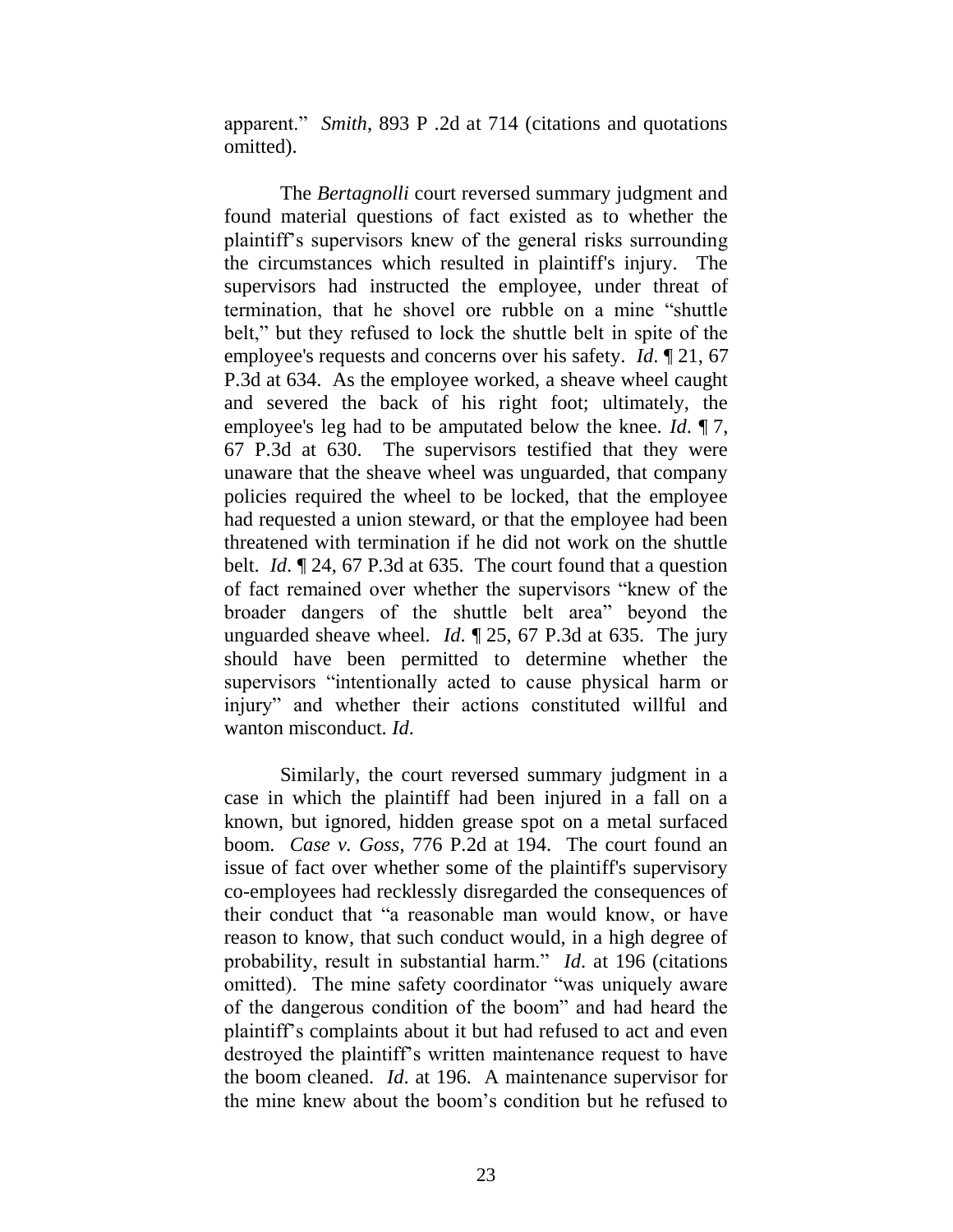act upon the plaintiff"s suggestion to improve safety measures. *Id*. at 197. Another maintenance supervisor had ignored the plaintiff"s complaints about the condition of the boom and threatened to fire the plaintiff if he did not get on the boom to work or if he sought medical attention for his injuries. *Id*. at 197. Whether these supervisors had engaged in a willful or reckless departure from ordinary care was a question of fact for the jury.

In contrast, the court granted summary judgment to the co-employees in *McKennan v. Newman*, 902 P.2d 1285, 1285 (Wyo. 1995), where an employee was killed by a wood chipaugur that entangled him when he tried to unclog it. The plaintiff had shown only ordinary negligence in producing evidence that co-employees had violated company safety policies and OSHA regulations. *Id*. at 1288. The plaintiff failed to demonstrate that the co-employees "acted with knowledge or that the high probability of harm presented by the chip-augur was obvious." *Id*. Likewise, Plaintiff has not demonstrated a genuine issue of material fact is raised as to whether Defendant willfully, recklessly, and intentionally disregarded Plaintiff"s safety.

The evidence does not demonstrate the existence of a genuine issue of fact arises over whether Defendant thoughtlessly ignored Plaintiff"s safety, made an extreme departure from ordinary care, and recklessly disregarded the dangerous condition presented by the roof bolter's problematic tramming function. Plaintiff testified that Defendant did not demand that Plaintiff should proceed with his work in an unreasonable or dangerous way.

Q. Now, did Mr. Pacheco give you instructions on how to bolt the room?

- A. No.
- Q. He didn't need to do that, you knew?
- A. Yes.

Q. You know how the bolting pattern is supposed to be?

- A. Yes.
- Q. One every four feet?
- A. Every four feet.
- Q. Do it from right to left?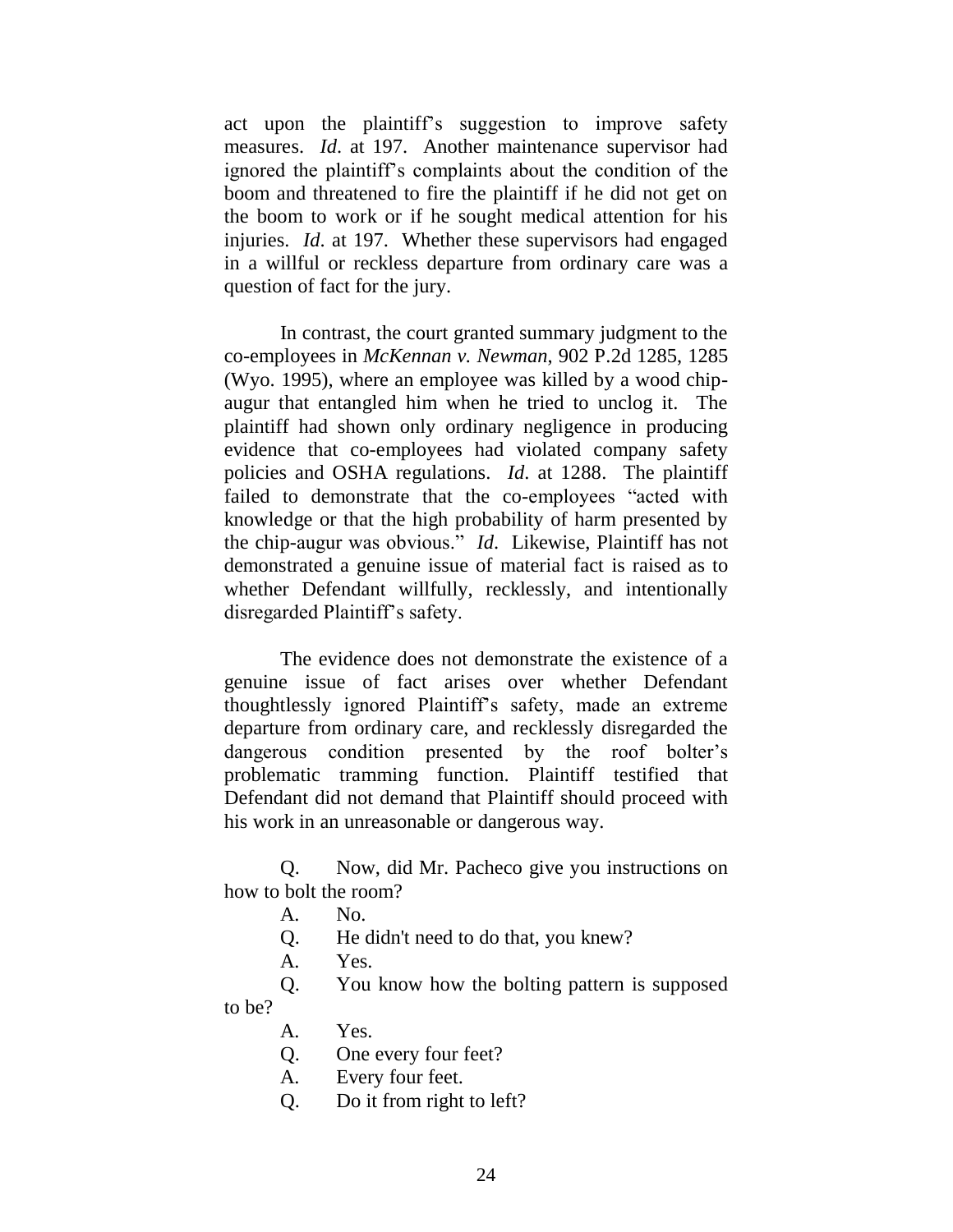A. From right to left.

Q. Okay. You had been doing it that way for years?

A. Yes.

(Loredo Dep. at 32, ll. 4-22.) Plaintiff had suggested to his supervisor that additional roof bolts could improve safety in the mine crosscuts; however, Defendant adhered to the mine's bolting plan and asserted that additional bolting would take too much work time. (Loredo Dep. at 79.) Plaintiff eventually requested a transfer to a different roof bolting position, which was denied by Defendant. (Loredo Dep. at 86.) The evidence indicates that Plaintiff informed Defendant of his concerns over the roof bolter's problematic tramming, but Defendant never threatened Plaintiff with a disciplinary action for notifying him of the defective roof bolter. Plaintiff testified, "Mr. Pacheco told me that to go ahead and run the machine and they'll get it fixed in down shift." (Loredo Dep. at 74, 11. 23-24.) In fact, just prior to his accident, Plaintiff did not inform Defendant that the roof bolter was unsafe to operate because of the tramming problems. (Loredo Dep. at 34.) At the moment of his injury, Plaintiff did not know where Defendant Pacheco was or what he was doing. (Loredo Dep. at 39, 11, 10-12.) Although Plaintiff expressed concern for his safety, the evidence does not suggest Defendant intentionally or recklessly disregarded Plaintiff's safety.

The evidence presented does not raise an issue of fact over whether Defendant exercised an extreme departure from ordinary care and recklessly disregarded the dangerous condition presented by the roof bolter's problematic tramming function. There is no indication ... of an "aggravating factor" suggesting that Defendant intended to do harm. *Smith*, 893 P.2d at 714.

Defendant's adherence to the roof bolting plan and assurance that the roof bolter would be fixed in the "down shift" do not rise to the level of purposeful and reckless disregard of consequences to Plaintiff"s safety. *Case*, 776 P.2d at 191. Defendant owes no liability for Plaintiff's injuries.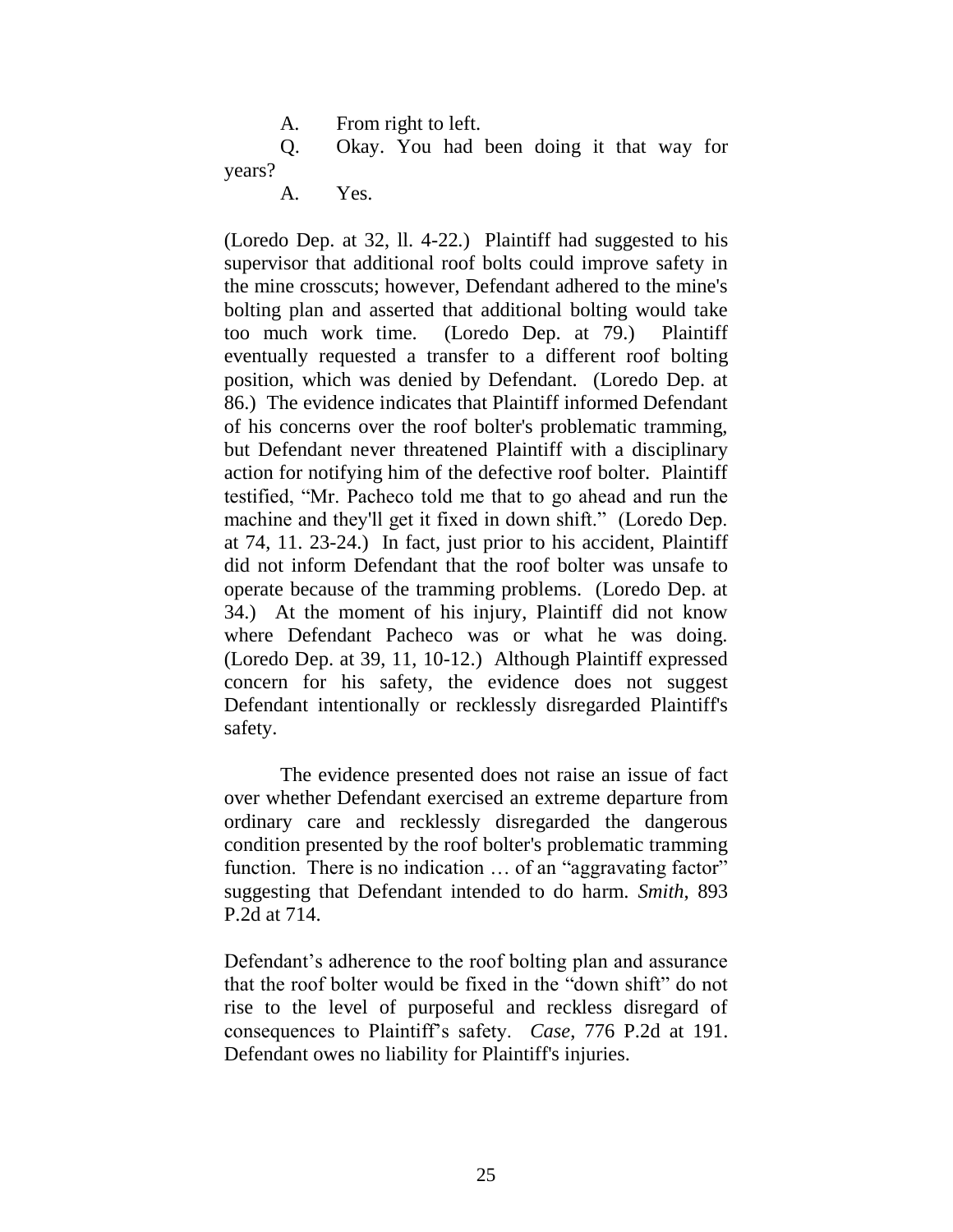[¶18] We conclude the district court correctly determined that there is no genuine issue of material fact apparent in the record on appeal that Pacheco acted willfully, wantonly, or intentionally so as to contribute to Loredo"s injuries. Thus, as a co-employee, he remains immune from Loredo"s action against him.

## **Claims Against Joy Technologies**

[¶19] We apply our usual standard of review to the district court"s order granting summary judgment in favor of Joy Technologies.

[¶20] The district court made these findings with respect to Joy Technologies:

The above-entitled case is currently before the Court on motion for summary judgment brought by Defendant Joy Technologies. The Court finds that Defendant is entitled to judgment as a matter of law on the issues of negligence, strict liability, and punitive damages. Summary judgment is granted for the following reasons:

## **I. Background**

This case is a personal injury case resulting from a mining accident at the Solvay Chemicals, Inc. trona mine near Green River, Sweetwater County, Wyoming. During his career at Solvay Chemicals, Plaintiff Jose Loredo operated a mine roof bolter, a machine more than twenty years old designed to drive metal bolts into the rock ceiling to protect against collapse in previously mined, underground rooms. On August 14, 2002, the left tram on Plaintiff's roof bolter had not been working properly, and Plaintiff was forced to adjust power to the left side of the bolter in order to maneuver it correctly. Plaintiff's awkward tramming drove one of the bolter's tires into a corner of the mine wall and caused the bolter to get stuck. Working the roof bolter's levers, Plaintiff attempted to free the bolter by moving forward and backward. While he worked to free the bolter, Plaintiff drove under unbolted mine ceiling. It was here that a slab of rock fell from the mine ceiling and rendered Plaintiff quadriplegic. Plaintiff has brought claims of negligence, strict liability, and punitive damages against Defendant Joy Technologies, the manufacturer of the roof bolter.

### **II. Discussion**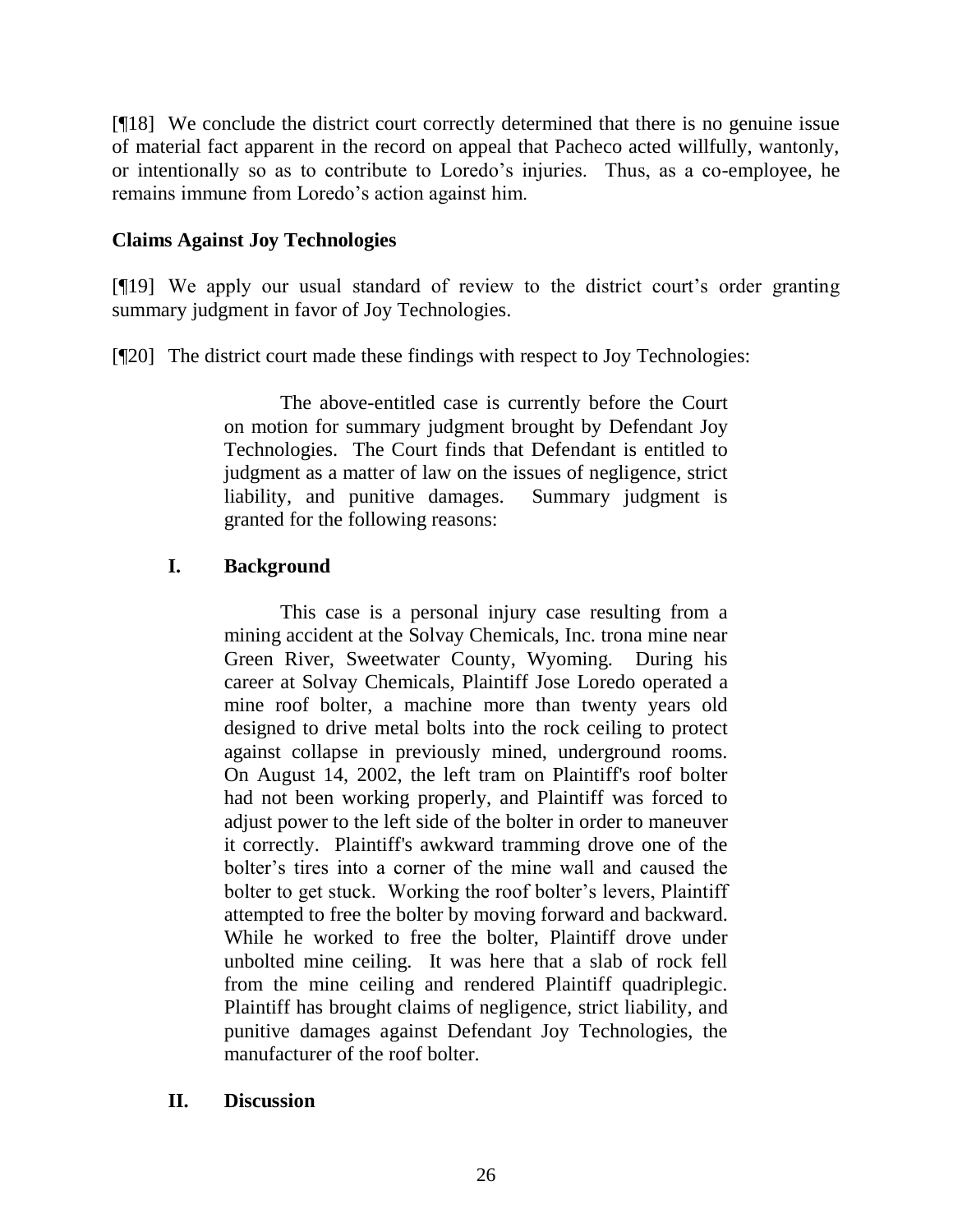The Court must determine whether Defendant is entitled to judgment as a matter of law against Plaintiff's claims of negligence, strict liability, and punitive damages. Summary judgment shall be granted if the pleadings, depositions, and affidavits on file "show that there is no genuine issue as to any material fact and that the moving party is entitled to a judgment as a matter of law." W.R.C.P. 56(c) (LexisNexis 2007). Summary judgment is granted infrequently, and, being a drastic remedy, it is generally not appropriate in negligence actions. *O'Donnell v. City of Casper*, 696 P.2d 1278, 1280 (Wyo. 1985). The Defendant bears the burden to demonstrate that it is entitled to judgment as a matter of law. *Id*. at 1281. This Court will consider the issues of negligence, strict liability, and punitive damages and will conclude that summary judgment is appropriate.

1. Defendant is Entitled to Summary Judgment on the Negligence Claim.

Defendant asserts it is entitled to summary judgment on the claim of negligence. The essential elements of a negligence claim are duty, a breach of that duty, proximate causation, and an injury. *Caterpillar Tractor Co. v. Donahue*, 674 P.2d 1276, 1280 (Wyo. 1984). "A determination of the standard of conduct or duty is a question to be decided as a matter of law." *O'Donnell*, 696 P.2d at 1285. Usually, summary judgment is not appropriate in negligence actions, *O'Donnell*, 696 P.2d at 1280; however, the "surest route to summary judgment in negligence actions" arises from the inability to "establish the existence of a duty on the part of the defendant," *Hatton v. Energy Elec. Co*., 2006 WY 151, ¶ 10, 148 P.3d 8, 13 (Wyo. 2006) (citations omitted). The Court will address whether Defendant owed a duty to manufacture the roof bolter in such a way as to protect Plaintiff from rocks falling from the mine ceiling, a duty to retrofit the roof bolter, or a duty to warn of dangers associated with falling rocks. The Court will conclude that Defendant owed no such duties.

*a. Duty to Manufacture the Roof Bolter to Protect from Falling Rocks*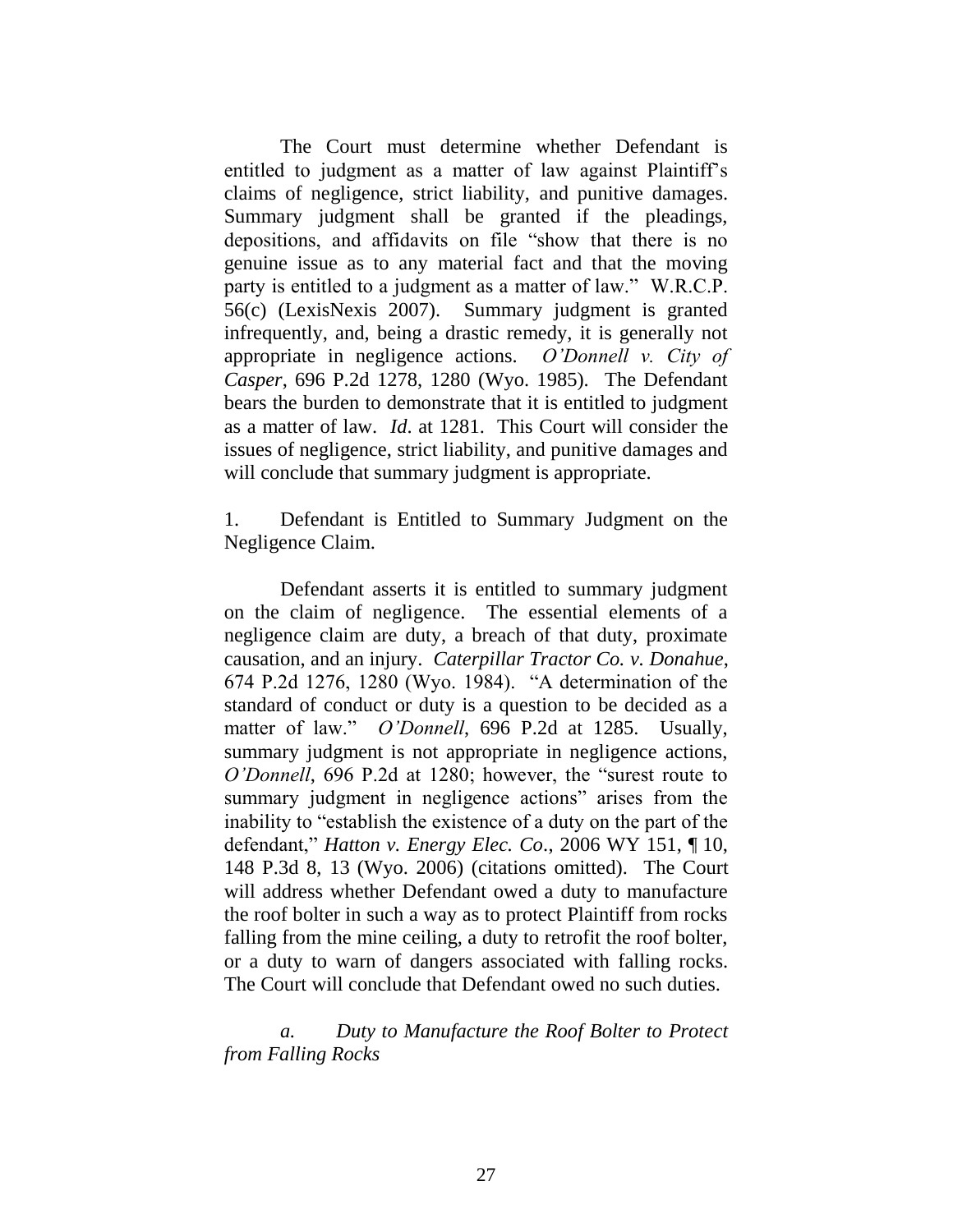Defendant owed no duty to manufacture its roof bolter to protect the operator from rocks falling from the mine ceiling. In a products liability action based upon the theory of negligent design or manufacture of a product, there must be a demonstration of "fault on the part of the manufacturer, designer, or distributor." *McLaughlin v. Michelin Tire Corp*., 778 P.2d 59, 64 (Wyo. 1989). A manufacturer bears a duty of reasonable care to plan, design, and manufacture its product so that the product is "reasonably safe to use." *Caterpillar*, 674 P.2d at 1280. A product that is "not reasonably safe" for the user "is defective in design when the foreseeable risks of harm **posed by the product** could have been reduced or avoided by the adoption of a reasonable alternative design by the seller ... and the omission of the alternative design renders the product not reasonably safe." *Campbell v. Studer, Inc*., 970 P.2d 389, 392, n.1 (Wyo. 1998) (*quoting* Restatement (Third) of Torts: Products Liability § 2(b) (1998)) (emphasis added) (other citations omitted). The *Campbell* court affirmed summary judgment because there had been no showing that the asphalt compactor in question was "not reasonably safe for its intended or foreseeable use" at the time that it was manufactured. *Id.* at 394-395. Similarly, in the current case, there has been no showing that the roof bolter in and of itself, even without a chassis canopy, was not reasonably safe or posed a foreseeable risk of harm. No duty existed for Defendant Joy Technologies to manufacture its product to protect operators from falling rocks.

Other courts have concluded that a purchaser is often in the best position to understand its need for specific safety features and a failure to purchase the safety feature does not represent an equipment defect. The New York court in *Biss v. Tenneco, Inc*., 409 N.Y.S.2d 874, 876, 64 A.D.2d 204, 207 (N.Y. App. Div. 1978), considered whether a loader that overturned, killing its operator, was defectively designed because a roll-over protection structure was not supplied by the manufacturer as a standard, rather than optional, feature. The evidence demonstrated that a roll-over protection structure was available to the purchaser at the time the loader was purchased, and the court found the "defendants had fulfilled their duty to exercise reasonable skill and care in designing the product as a matter of law when they advised the purchaser that an appropriate safety structure for the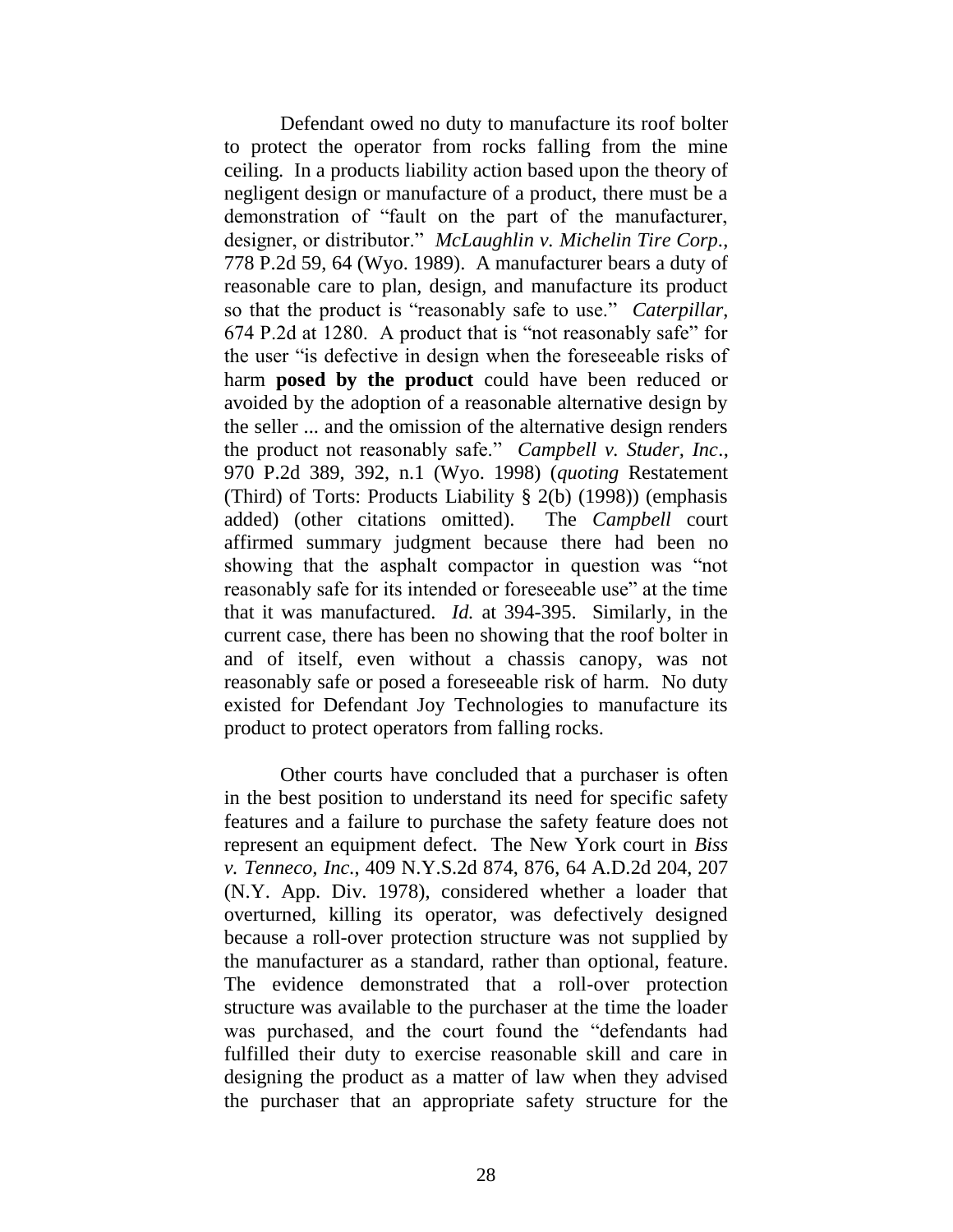loader was available." *Id*. Similarly, in *Davis v. Caterpillar Tractor Co*., 719 P.2d 324, 325 (Colo. App. 1986), no defect was found in the design of a tractor where the purchaser had "decided against purchasing either a rollover protective structure (ROPS) or a falling object protective structure (FOPS)" for use on his "undeveloped mountain land." Because the tractor had been designed for numerous, different jobs in various locations with "some ninety different options designed to enhance the tractor's safety and utility within the specific context of the purchaser's needs," the court found that the omitted protective structures did not result in design defects. *Id*. at 327. The *Biss* and *Davis* courts considered the safety of equipment which malfunctioned when the equipment rolled over -- a problematic condition with the equipment itself. No similar malfunction has been shown in the roof bolter; consequently, even without the chassis canopy, the roof bolter was not defective. Defendant owed no duty to manufacture the roof bolter with the canopy.

Defendant owed no duty to protect Plaintiff from anything but hidden defects in its product and owed no duty to warn Plaintiff of anything but concealed dangers in the use of its product. *Parker v. Heasler Plumbing & Heating Co*., 388 P.2d 516, 518 (Wyo. 1964). "([T]he manufacturer or seller of a machine, dangerous because of the way in which it functions, and patently so, owes to those who use it a duty merely to make it free from latent defects and concealed dangers." *Id*. The *Parker* court upheld summary judgment, finding that the incinerator in question was patently dangerous and that the plaintiff had not demonstrated the existence of a latent defect or unknown danger. *Id*. at 519. The court said it could not require a manufacturer to produce a "knife that will not cut or a hammer that will not mash a thumb or a stove that will not burn a finger." *Id*. at 518 (citation omitted). Common knowledge should have warned the plaintiff that injury could result from overloading the incinerator with refuse and admitting oxygen through the open incinerator door; consequently, the manufacturer owed no duty to protect against the patently dangerous way in which the incinerator functioned. *Id.* Similarly, there is nothing latently dangerous about the use of the roof bolter, but driving the roof bolter under unbolted mine ceiling was a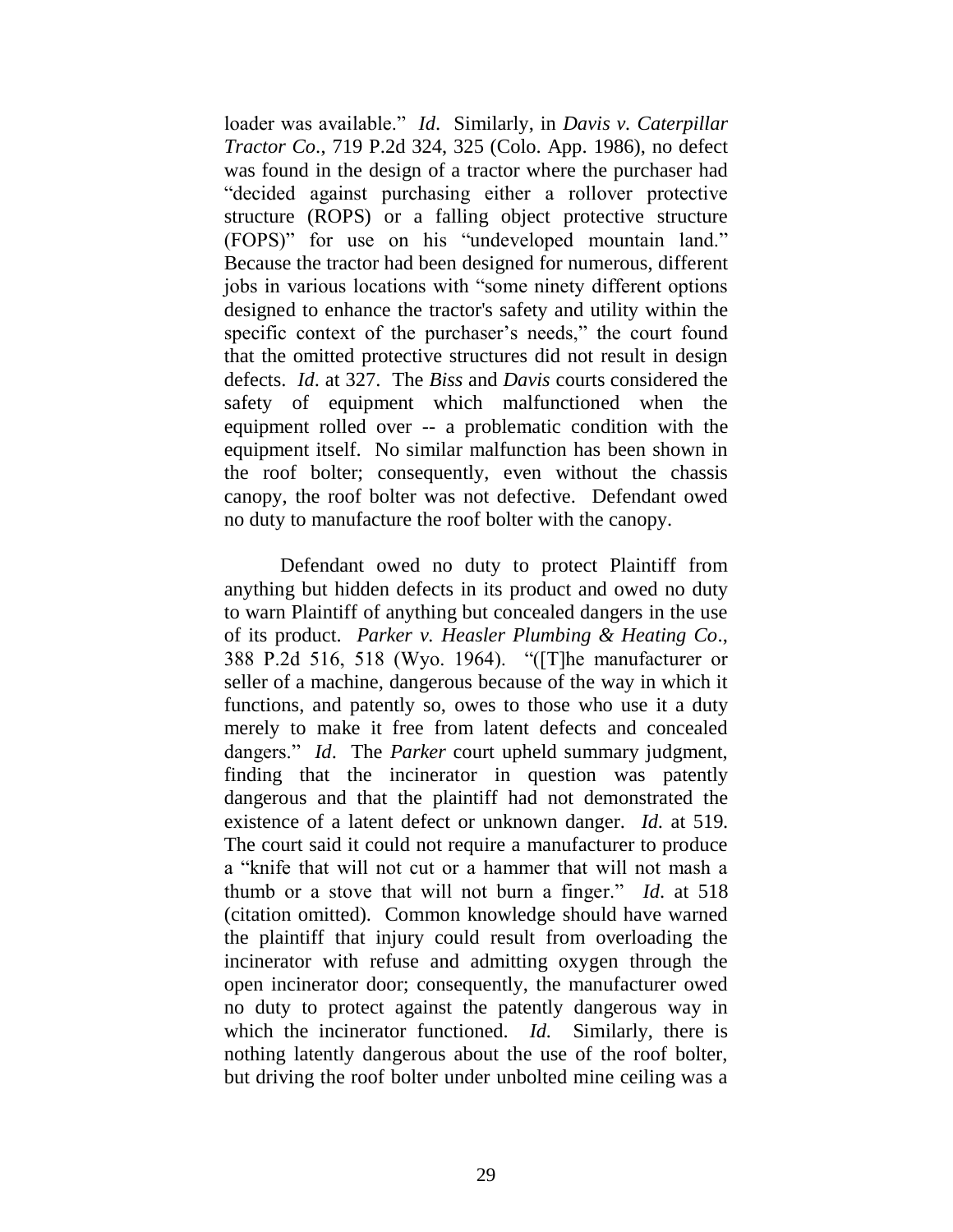patently dangerous maneuver -- just like any venture under unbolted mine ceiling.

Common knowledge and years of experience should have warned Plaintiff that traveling under unbolted mine ceiling exposed him to sudden rock falls. On the day of his injury Plaintiff struggled to maneuver the roof bolter and trammed the bolter past the last row of ceiling bolts and under a portion of unbolted ceiling. This maneuver exposed him to the known danger of falling rock. Joe Vendetti, the Mine Operations Superintendent at Solvay Chemicals, testified that falling rocks from an unbolted ceiling is almost inevitable.

- Q. So is a fresher cut not as likely to fall, I guess, as one that"s been sitting there for a while?
- A. I can't answer that one way or another either. Some of the cuts, of course, they fall right when you cut them, and they fall on the mining machine itself. But once it's cut and you've went past it and it hasn't fallen yet, we all look at it in this way: It is going to fall eventually. The soon[er] you can support it, the better. It's that minimizing exposure again.
- Q. The longer you wait the greater the risk?
- A. I believe so.

(Vendetti Dep. at 84, ll. 12-21.) Falling rock in an underground mine is a foreseeable risk; however, it is a circumstance outside of the control of the roof bolter manufacturer. Although the mine bolter was not designed to be trammed backwards, this limitation did not represent a latent defect that caused the rock ceiling to fall. It was the outside condition of falling rock that caused Plaintiff's injuries. Nothing in the manufacture or design of the roof bolter caused the ceiling to collapse. Nothing about the roof bolter was defective by the mere omission of a canopy. As a matter of law, Defendant owed no duty to manufacture its roof bolter with a chassis canopy. Defendant is entitled to summary judgment.

#### *b. Duty to Retrofit*

Defendant asserts that it owed no specific duty to retrofit its roof bolter with the safety feature of a chassis canopy. The majority rule is that "there is no duty to retrofit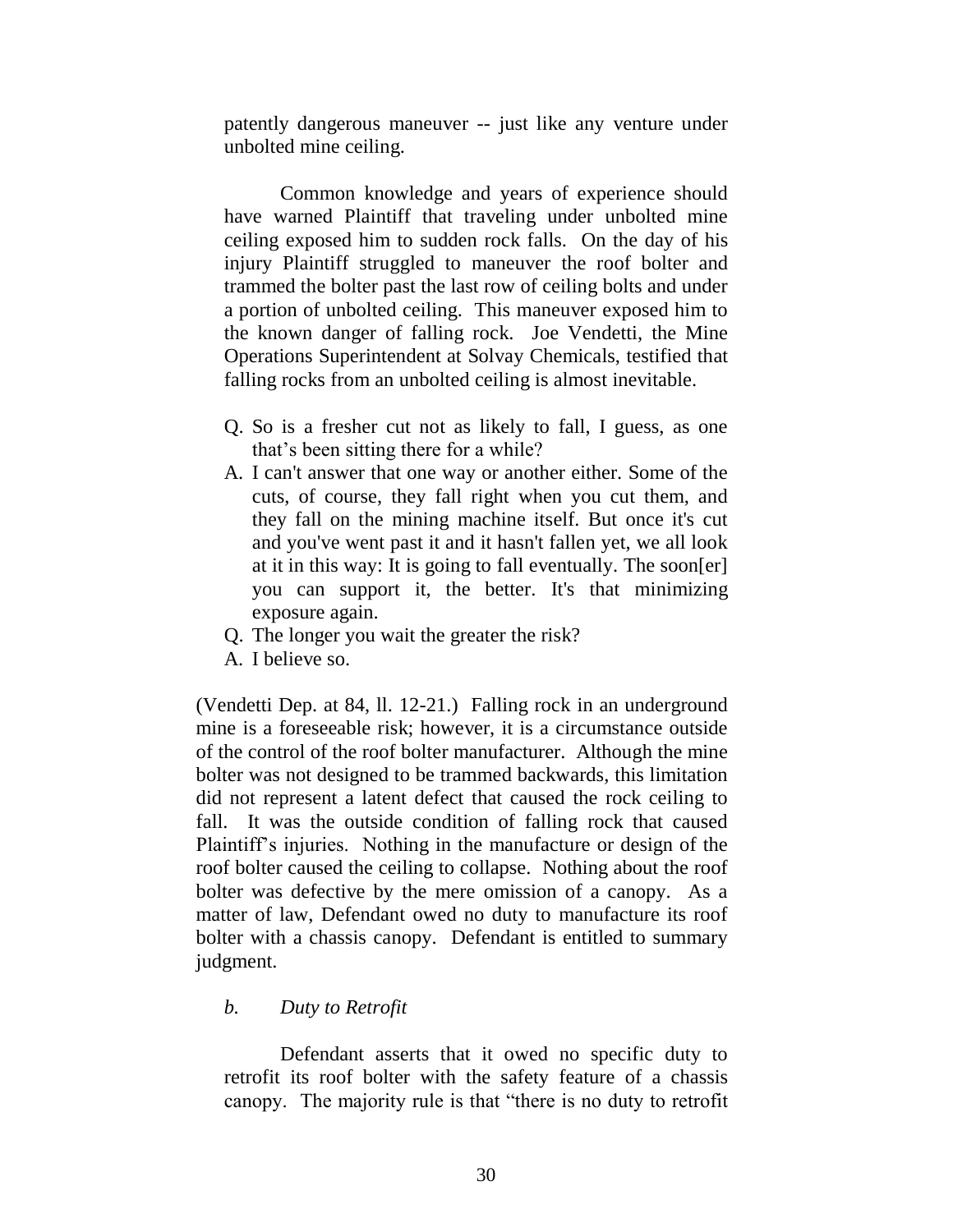a product not defective when sold." *Ostendorf v. Clark Equip. Co*., 122 S.W.3d 530, 534 (Ky. 2003). There is no need to create an additional duty to retrofit where "traditional principles of negligence and strict products liability suffice." *Id.* at 534 (citation omitted).

In the current case, Plaintiff argues that repeated injuries resulting from the collapse of the mine roof dictate the need to retrofit a chassis canopy to the controller portion of the roof bolter. Plaintiff's evidence is of injuries occurring on the separate, boom portion of the roof bolter. Unlike the controller part of the roof bolter, the roof bolter boom had been designed to extend underneath unbolted mine ceiling. The evidence does not support the argument that previous injuries raised a duty for Defendant to retrofit the roof bolter to include a canopy for the controller. Defendant owed no duty to retrofit.

#### *c. Duty to Warn*

Wyoming law indicates that even in cases where a product has been flawlessly manufactured, if there is, nevertheless, the likelihood that the product could cause harm unless properly used, a duty to warn arises. *Rohde v. Smiths Medical*, 2007 WY 134, ¶ 31, 165 P.3d 433, 441 (Wyo. 2007). The jury must consider whether the product "is in a defective condition unreasonably dangerous by virtue of the absence of adequate warning or instruction." *Id.* (quotations omitted). The defect in the product must be shown to be the manufacturer's failure "to warn about the dangers associated with the product." *Id.*, ¶ 32, 165 P.3d at 441. Defendant owed no duty to manufacture the roof bolter with a chassis canopy and owed no duty to warn Plaintiff of his exposure to the outside danger of rock falls. Summary judgment is appropriate.

2. Defendant is Entitled to Summary Judgment on the Claim of Strict Liability

Defendant asserts it is entitled to summary judgment on the claim of strict liability. In a products liability action based upon the theory of strict liability, the focus is upon the product, itself, rather than upon the activities of the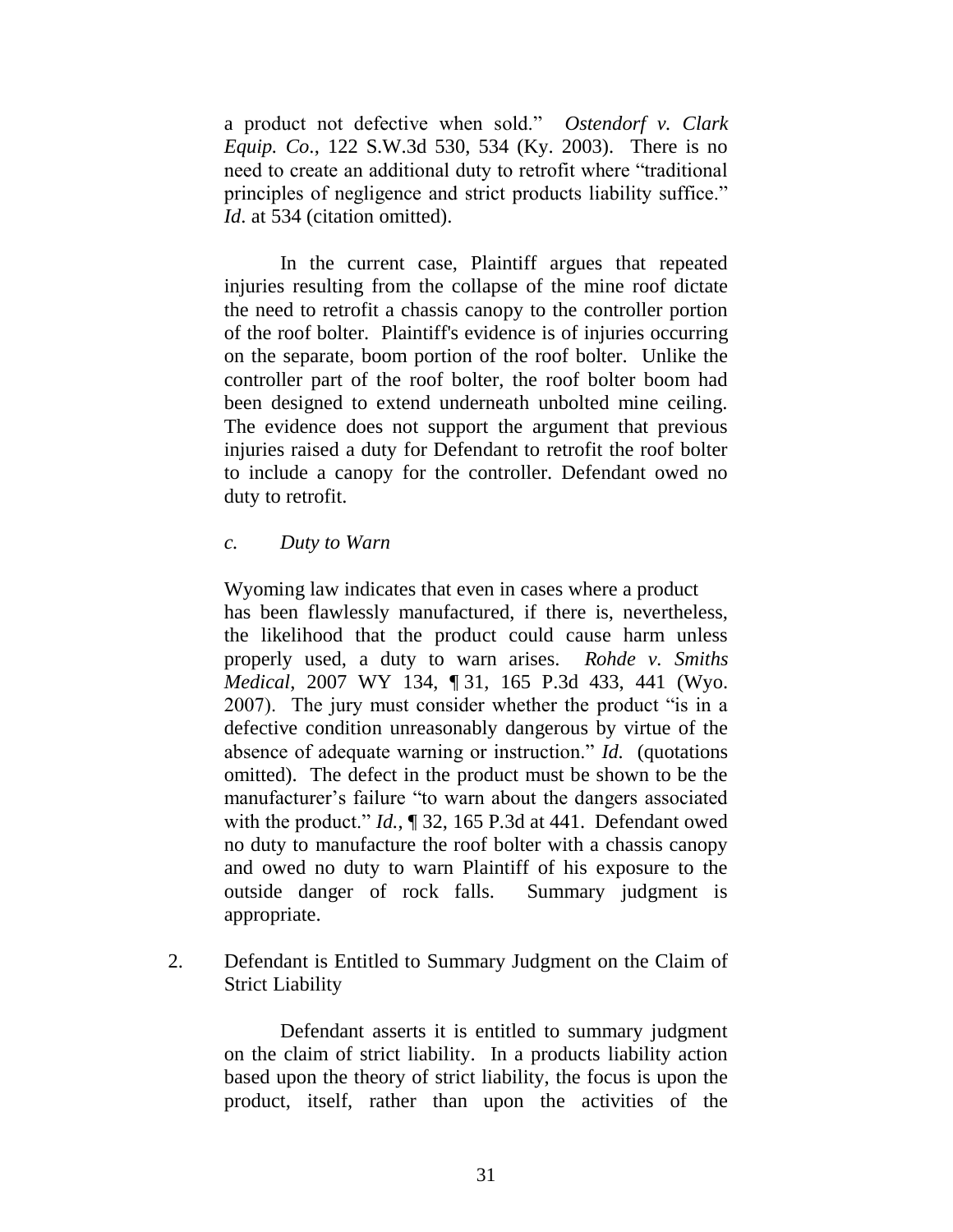manufacturer. *McLaughlin*, 778 P.2d at 64. A plaintiff may recover under a strict liability theory for his loss or injury "resulting from a defective product that entered the stream of commerce in the absence of fault by the manufacturer, designer, or distributor." *Id*. A product manufacturer who sells a product in a defective condition that is unreasonably dangerous may be liable for physical harm to a user if "the seller is engaged in the business of selling such a product, and it is expected to and does reach the user or consumer without substantial change in the condition in which it is sold." *Rohde*, ¶ 17, 165 P.3d at 437 (*quoting* Restatement (Second) of Torts § 402A(l) (1965)) (other citation omitted). Accordingly, Wyoming had adopted five elements of strict liability for the sale of a defective product:

(1) that the sellers were engaged in the business of selling the product that caused the harm;

(2) that the product was defective when sold;

(3) that the product was unreasonably dangerous to the user or consumer;

(4) that the product was intended to and did reach the consumer without substantial change in the condition in which it was sold; and

(5) that the product caused physical harm to the plaintiff/consumer.

*Rohde*, ¶ 18, 165 P.3d at 437 (citation omitted). An inference of defectiveness arises "if a prima facie case can be presented that there was no abnormal use of the product or that there were no reasonable secondary causes for the defect." *Id*. ¶ 19, 165 P.3d at 437.

In the current case, there has been no showing of strict liability. There has been no showing that the roof bolter was "not reasonably safe." Plaintiff"s injuries were not caused by a defect in the roof bolter but were caused by rock falling from the unbolted mine ceiling. Summary judgment is granted on the strict liability claim.

3. Defendant is Entitled to Summary Judgment on the Punitive Damages Claim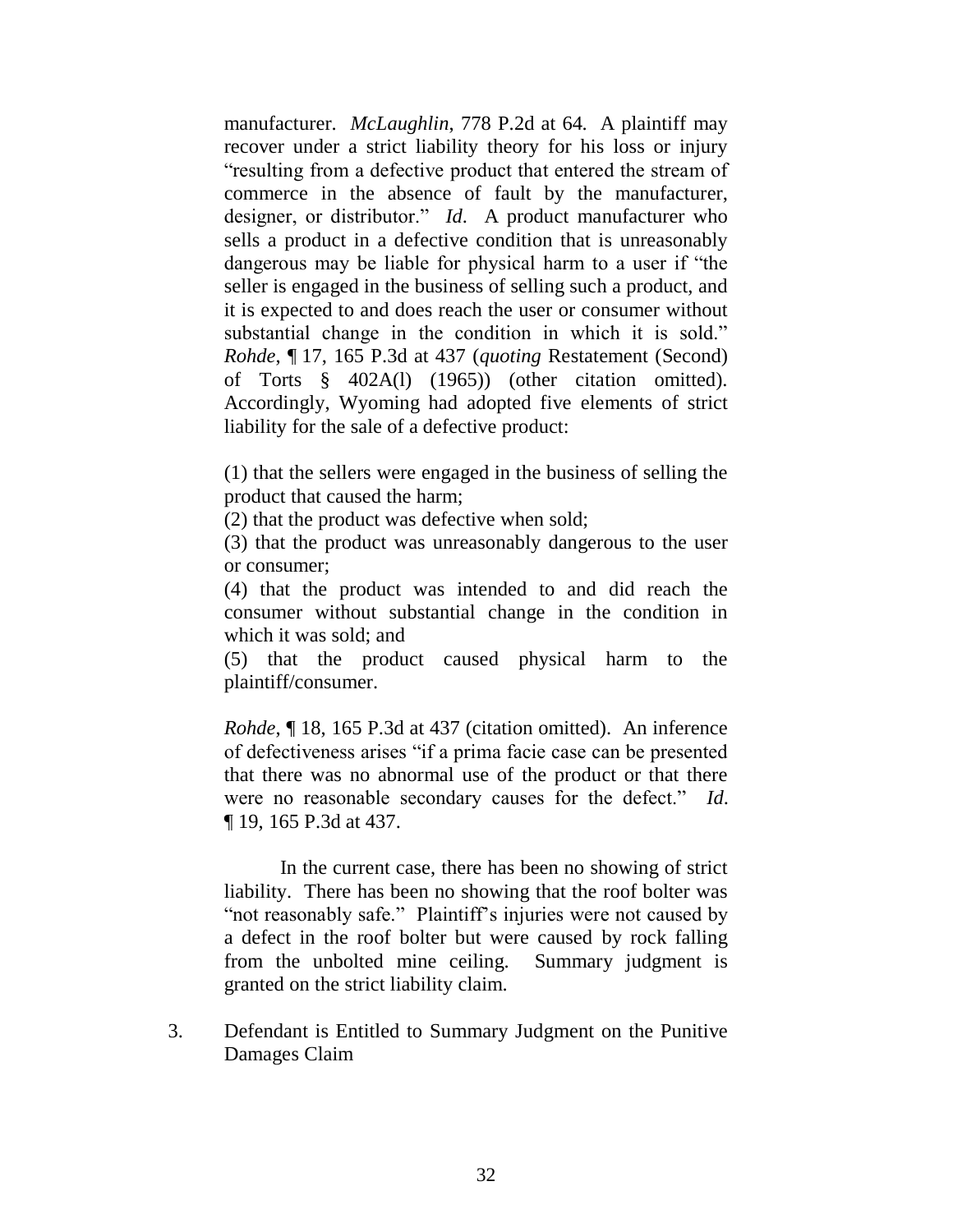Punitive damages are not favored. They are awarded only "to punish the defendant and deter others from such conduct in the future," rather than to compensate the plaintiff, and will be awarded only for conduct involving "some element of outrage" such as malice or "willful and wanton misconduct." *Alexander v. Meduna*, 2002 WY 83, ¶¶ 40-41, 47 P.3d 206, 218 (Wyo. 2002). Plaintiff has made no showing that punitive damages are reasonably related to the harm that has occurred from Defendant's conduct, that there is a degree of reprehensibility in the Defendant's conduct such as concealment of a hazard, or that the wrongful conduct was profitable to the Defendants. *Id.* ¶ 42, 47 P.3d at 219. Summary Judgment is granted on the punitive damages claim.

In a products liability case, the plaintiff must show that the manufacturer provided a defective product. A defective product is one which is "not reasonably safe" or is "unreasonably dangerous" to the user or consumer. *Campbell v. Studer, Inc.*, 970 P.2d 389, 392 (Wyo. 1998); *McLaughlin v. Michelin Tire Corp.*, 778 P.2d 59, 64 (Wyo. 1989). The corollary of that statement is if a product is safe for normal use, it is not defective. *Campbell,* 970 P.2d at 392. In many products liability cases, the plaintiff will attempt to show a defect in the product from the fact that it malfunctioned. In this case, Loredo made no showing that the product itself, the roof bolter, malfunctioned. Instead, Loredo maintained that the roof bolter was defective, i.e., unreasonably dangerous, because a safety device, the chassis canopy, was not standard equipment or a recommended option.

[¶21] The district court decided, in part, that Joy owed Loredo no duty because he was not injured by the roof bolter but by the falling rock. That rationale begs the question of whether Joy had a duty to design the roof bolter with a chassis canopy to protect the user from a known danger associated with using the product (falling rock) or to, at least, recommend that such a safety option be incorporated. Following the district court's analysis to its logical conclusion, there would not be any cases where products were found to be defective unless the product itself was the instrumentality of the injury. This position is not borne out in case law. In *Davis v. Caterpillar Tractor Co.*, 719 P.2d 324 (Colo. 1985), a case that was cited by the district court in its decision letter, the plaintiff was injured when a tree fell on him while he was operating a tractor. He claimed that the tractor was defective because the manufacturer did not attach a rollover protective device or a falling object protective device. Although the plaintiff in that case was not successful in establishing a defect, the decision did not state that he could not maintain his claim because he was injured by the falling tree rather than the tractor itself. Other cases in which the plaintiffs were injured by outside hazards and claimed that the products were defective because they were not equipped with certain safety devices include *Beron v. Kramer-Trenton Co*., 402 F.Supp. 1268 (E.D. Pa 1975) (alleging defective forklift design for failing to protect against falling objects) and *Braxton v.*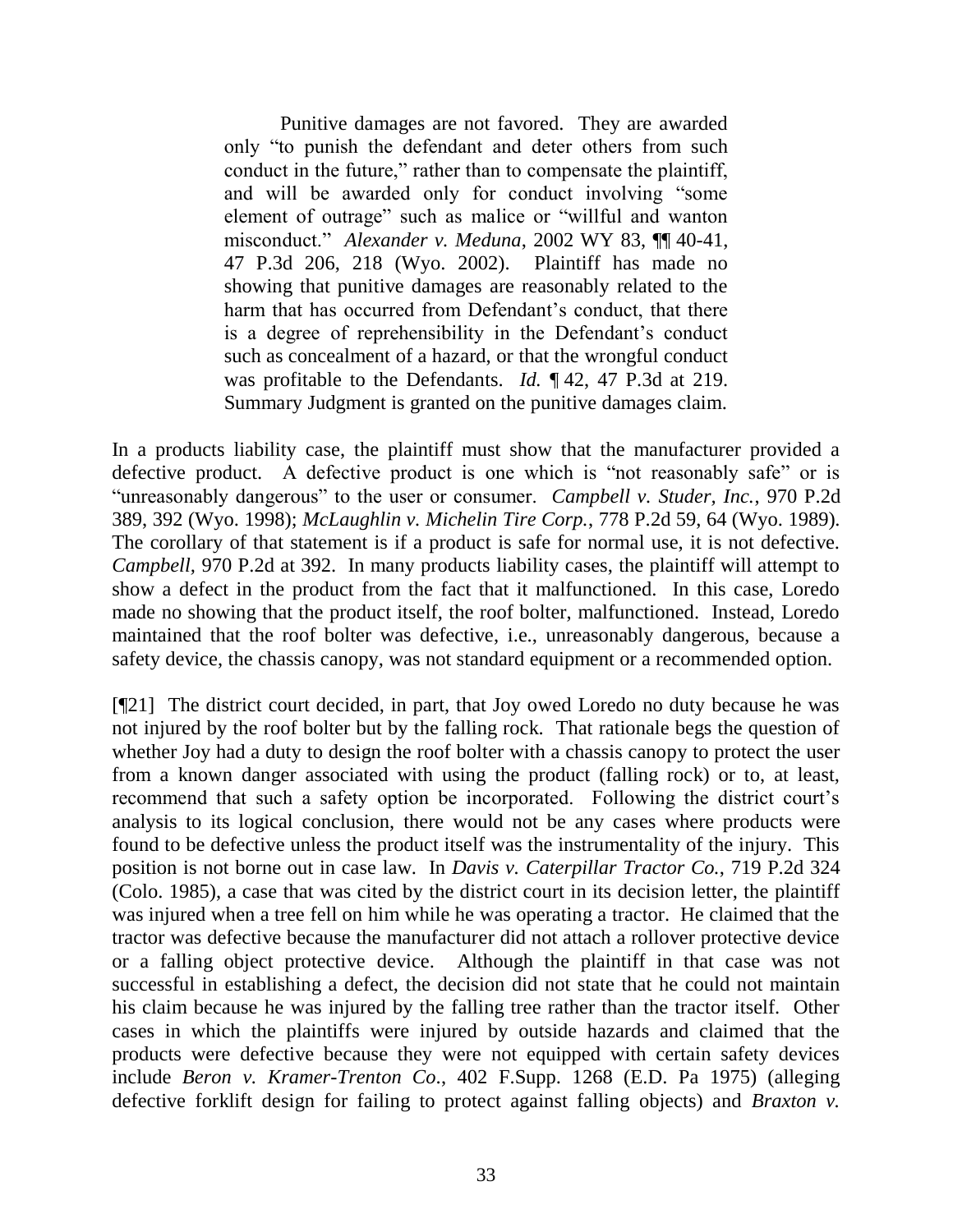*Georgia-Pacific Corp.*, 419 So.2d 125 (La Ct. App 1982) (alleging defective crane design for failing to protect against contact with electrical lines).

[¶22] Nevertheless, we agree with the remainder of the district court"s legal analysis and conclude that Joy Technologies did not owe a duty to Loredo to equip the roof bolter with a chassis canopy. The question of whether a product is defective because a safety device was not standard equipment or a recommended option was discussed at length in Kristine Cordier Karnezis, Annotation, *Products Liability: Manufacturer's or Seller's Obligation to Supply or Recommend Available Safety Accessories in Connection with Industrial Machinery or Equipment,* 99 A.L.R. 3d 693 (1980 and 2009 Supp.). Courts typically conduct a balancing test using various factors to determine whether the product's manufacturer or seller has a duty to recommend or supply available safety accessories. *Id.* at § 2[a]. It is important to keep in mind that these factors all lead to an ultimate determination of whether the product is unreasonably dangerous for its intended use.

[¶23] One factor that courts consider is the dangerousness of the product without the safety accessory. Kristine Cordier Karnezis, Annotation, *supra*, 99 A.L.R. 3d 693, § 2[a]. Consideration of this factor often includes weighing of matters such as: the obviousness/unreasonableness of the danger, relevant safety standards, the presence of a warning, and the effectiveness of the safety device to prevent the risks of injury. *Id.*  Another important factor is the relative positions of the manufacturer and buyer. This factor includes such matters as industry custom, the buyer's awareness of the availability of safety accessories or of the danger of using the product without them, whether the manufacturer offered the safeguards and the buyer refused them, the feasibility of installing the safeguards, and/or the buyer's reliance on the manufacturer's expertise. *Id.* 

[¶24] Applying these considerations to the case at bar, the undisputed facts establish that Joy Technologies did not owe Loredo a duty to equip the roof bolter with a canopy. The danger of falling rocks in the unsupported area was open and obvious. Solvay"s company policies and MSHA regulations prohibited use of the roof bolter in an unsupported area. In fact, Solvay was cited by MSHA after Loredo's accident because he violated mine regulations by operating the roof bolter in an unsupported area. Mine safety regulations did not require canopies under the circumstances of this case, and it was not industry practice to have canopies on the roof bolters. Evidence was presented showing that the roof bolters used in other trona mines in Sweetwater County were not equipped with chassis canopies.

[¶25] The purchaser (Tennaco) was informed and knowledgeable about machinery. Prior to purchasing the roof bolter, Tennaco issued a detailed request for bids from various manufacturers, including Joy Technologies. Tennaco"s request for bids asked the manufacturers to provide technical information about the products so that Tennaco"s engineering staff could make an informed decision about which product to purchase. Although the request for bids did not seek specific safety recommendations, it did ask for